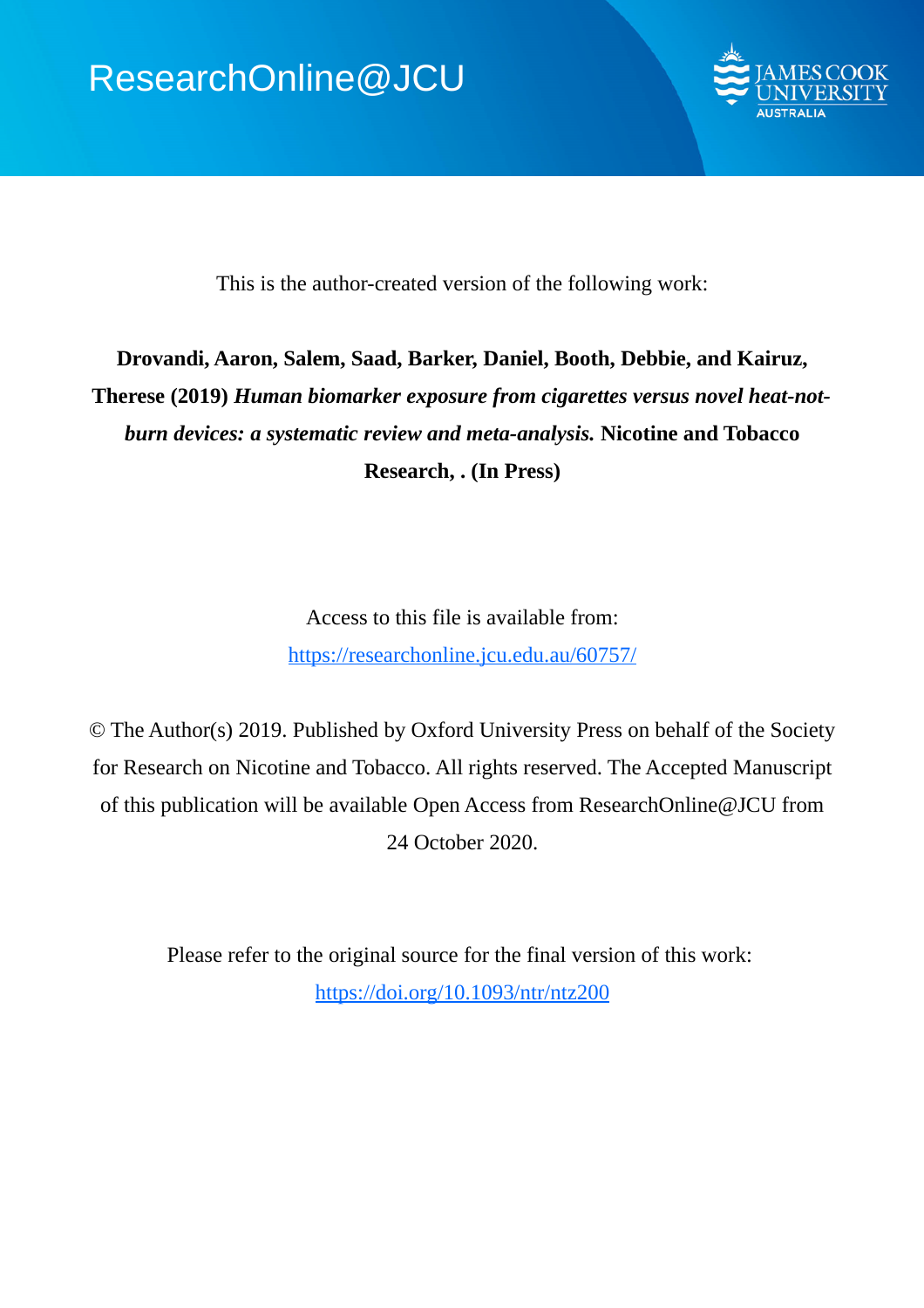# **Human Biomarker Exposure from Cigarettes versus Novel Heat-Not-Burn**

# **Devices: A Systematic Review and Meta-Analysis**

Aaron Drovandi<sup>1\*</sup> PhD, Saad Salem<sup>2</sup> PhD, Daniel Barker<sup>3</sup> PhD, Debbie Booth<sup>4</sup>, Therese

Kairuz<sup>2</sup> PhD

\* Corresponding Author

<sup>1</sup> College of Medicine and Dentistry, James Cook University, Townsville, Australia

<sup>2</sup> School of Biomedical Sciences and Pharmacy, University of Newcastle, Newcastle, Australia

<sup>3</sup> School of Medicine and Public Health, University of Newcastle, Newcastle, Australia

<sup>4</sup> University Library, University of Newcastle, Newcastle, Australia

\* Corresponding Author<br>
<sup>1</sup> College of Medicine and Dentistry, James Cook University, Townsville, Australia<br>
2 School of Biomedical Sciences and Pharmacy, University of Newcastle, Newcastle,<br>
<sup>3</sup> School of Medicine and Pub Corresponding Author: Aaron Drovandi Building 47 (Pharmacy & Medical Research), 1 James Cook Drive James Cook University, Townsville, Australia, 4814 Email: aaron.drovandi@jcu.edu.au Phone: +61 7 4781 3437 Fax: +61 7 4725 8108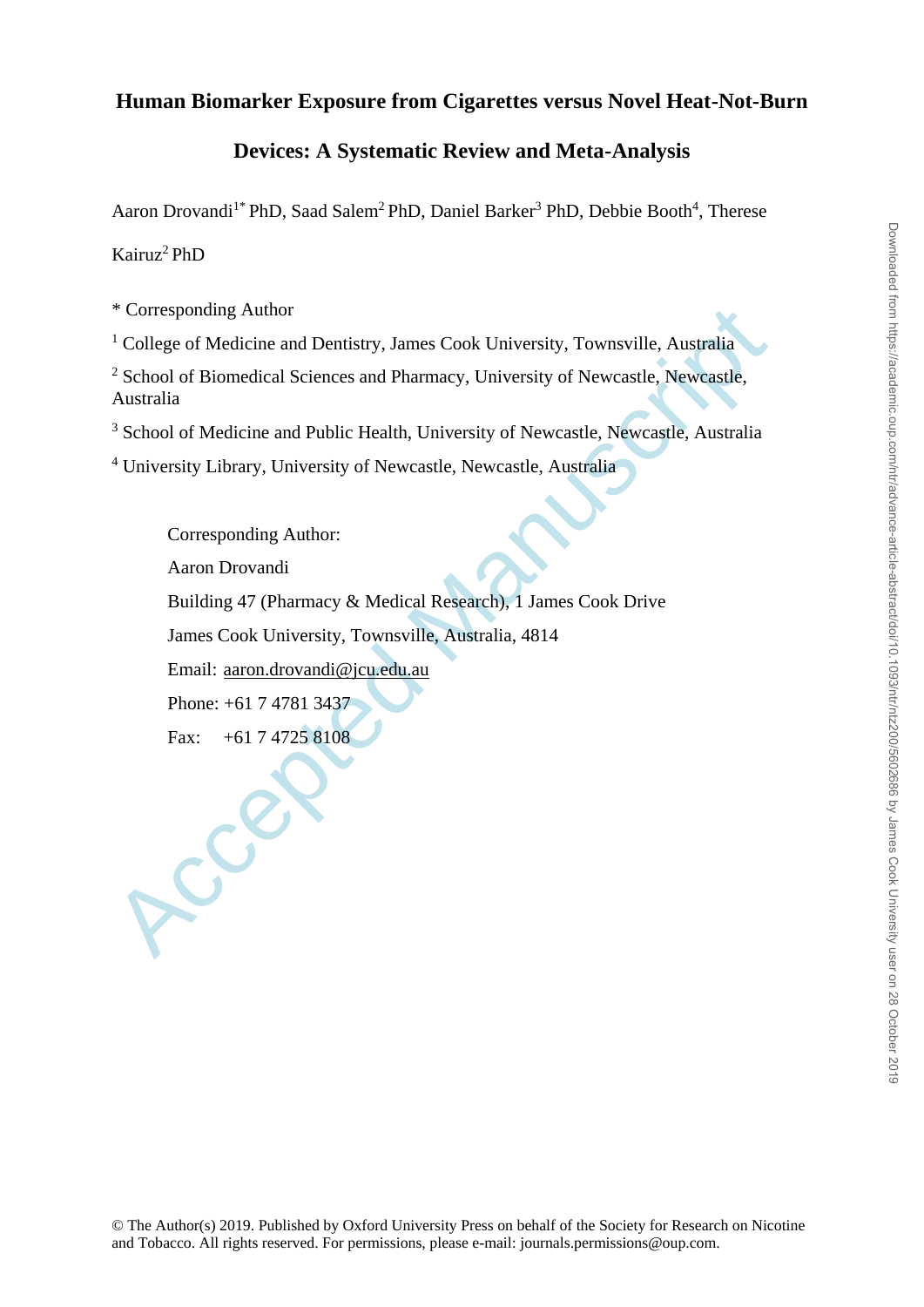### **ABSTRACT**

**Introduction:** Novel tobacco products require independent research to assess their safety. This study assessed the current literature for trials comparing levels of biomarkers of exposure (BoE) between conventional cigarettes and heat-not-burn (HNB) devices.

**Methods:** Ten databases were searched using terms including: 'heat not burn', 'iqos', 'teeps', 'mrtp', 'tobacco heating', and 'glo', between 1st January 2010 and 13th August 2019. Randomised controlled trials assessing comparative BoE levels in humans using either conventional cigarettes or novel HNB devices were eligible. BoE were tabulated, and differences between the intervention and control groups analysed and combined using a random effects meta-analysis.

'nntp', 'tobacco heating', and 'glo', between 1st January 2010 and 13th August 2<br>Randomised controlled trials assessing comparative BoE levels in humans using e<br>conventional cigarettes or novel HNB devices were eligible. B **Results:** Ten non-blinded, randomised controlled trials were eligible, involving a total of 1,766 participants. Studies regularly reported on 12 BoE (including nicotine). HNB devices assessed included the 'IQOS' and 'glo' devices, and 'precursor' (being developed) HNB devices. In comparison to conventional cigarettes, all 12 BoEs assessed were significantly lower for participants assigned to a HNB device. In comparison to smoking abstinence, HNB devices were statistically equivalent for eight BoEs and significantly elevated for four BoEs.

**Conclusions:** This review found that the potential for harm to humans is reduced when using HNB devices compared to conventional cigarettes, as indicated by significant reductions in BoE levels. Whilst these results support tobacco manufacturer claims of improved safety, the small number of studies included, limited range of BoE assessed, and involvement of the tobacco industry necessitate further independent research to confirm the HNB devices as being a safer alternative to conventional cigarettes.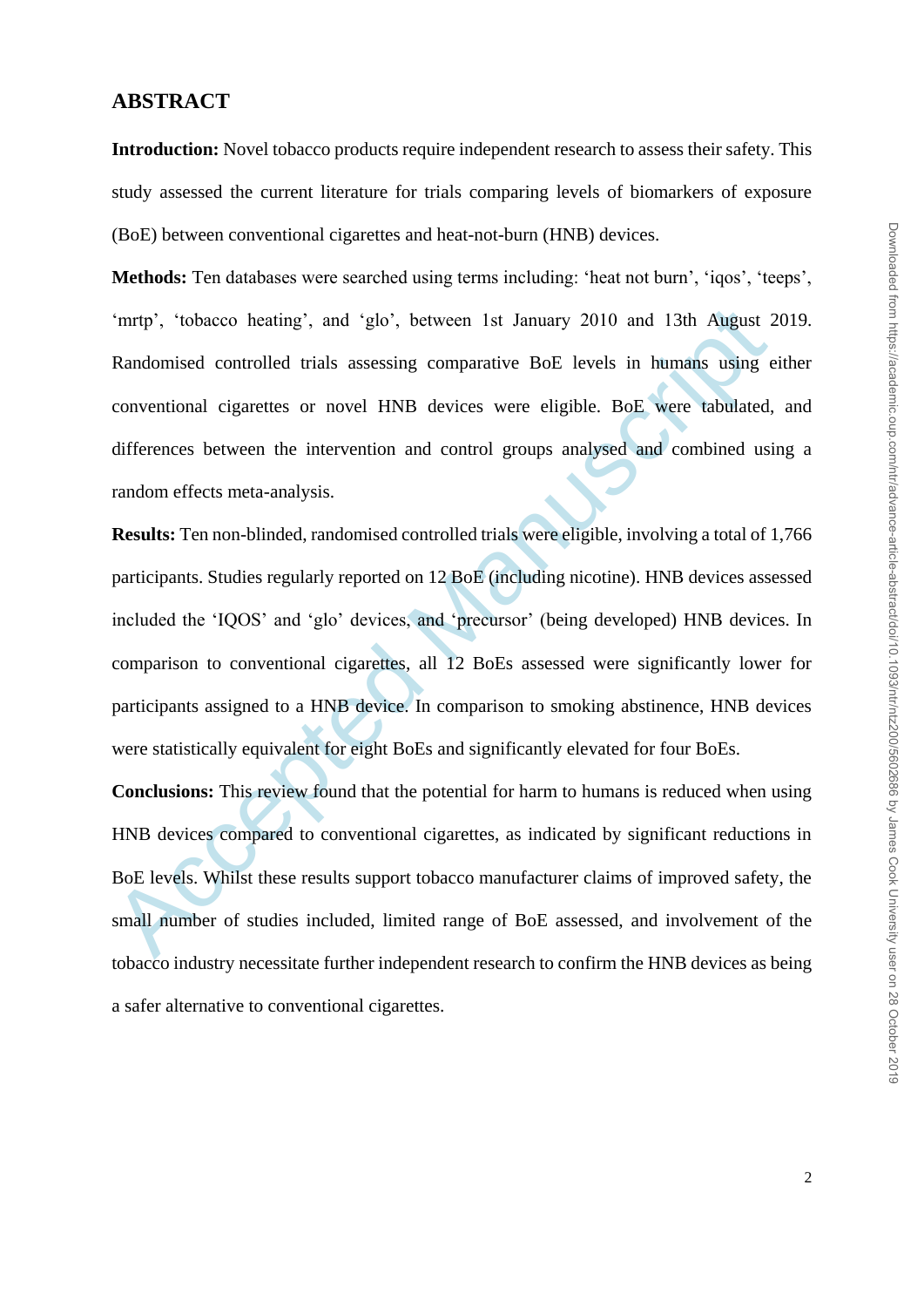# **IMPLICATIONS**

This study supports claims made by tobacco manufacturers on the improved safety of heat-notburn tobacco devices in comparison to conventional cigarettes. These novel devices lead to reduced exposure to key biomarkers, which are linked to the health consequences attributed to tobacco use. This has strong implications for international public health as well as further research and policy development relating to the safety aspects and legalities of novel tobacco products.

# **ABBREVIATIONS**

|                           | research and policy development relating to the safety aspects and legalities of novel tob |
|---------------------------|--------------------------------------------------------------------------------------------|
| products.                 |                                                                                            |
| <b>ABBREVIATIONS</b>      |                                                                                            |
| $1-OHP$                   | 1-hydroxypyrene                                                                            |
| $2-AN$                    | 2-aminoaphthalene                                                                          |
| 3-HPMA                    | 3-hydroxypropylmercaptapuric acid                                                          |
| 4-ABP                     | 4-aminobiphenyl                                                                            |
| <b>BAT</b>                | <b>British American Tobacco</b>                                                            |
| <b>BoE</b>                | <b>Biomarker of Exposure</b>                                                               |
| CC                        | <b>Conventional Cigarette</b>                                                              |
| <b>CEMA</b>               | 2-cyanoethylmercapturic acid                                                               |
| <b>CI</b>                 | Confidence Interval                                                                        |
| COHb                      | Carboxyhemoglobin                                                                          |
| <b>HNB</b>                | Heat-Not-Burn                                                                              |
| <b>HPHC</b>               | Harmful and Potentially Harmful Constituents                                               |
| <b>JBI</b>                | Joanna Briggs Institute                                                                    |
| <b>MHBMA</b>              | Monohydroxybutenyl-mercapturic Acid                                                        |
| $\ensuremath{\text{NNN}}$ | N-nitrosonornicotine                                                                       |
| <b>NNAL</b>               | 4-(methylnitrosamino)-1-(3-pyridyl)-1-butanol                                              |
| o-tol                     | o-toluidine                                                                                |
| <b>IQOS</b>               | I Quit Original Smoking                                                                    |
| PMI                       | Philip Morris International                                                                |
| <b>PRISMA</b>             | Preferred Reporting Items for Systematic Reviews and Meta-Analyses                         |
| <b>RCT</b>                | <b>Randomised Controlled Trial</b>                                                         |
| S-PMA                     | S-phenylmercapturic acid                                                                   |
| SD                        | <b>Standard Deviation</b>                                                                  |
| TNeq                      | <b>Total Nicotine equivalents</b>                                                          |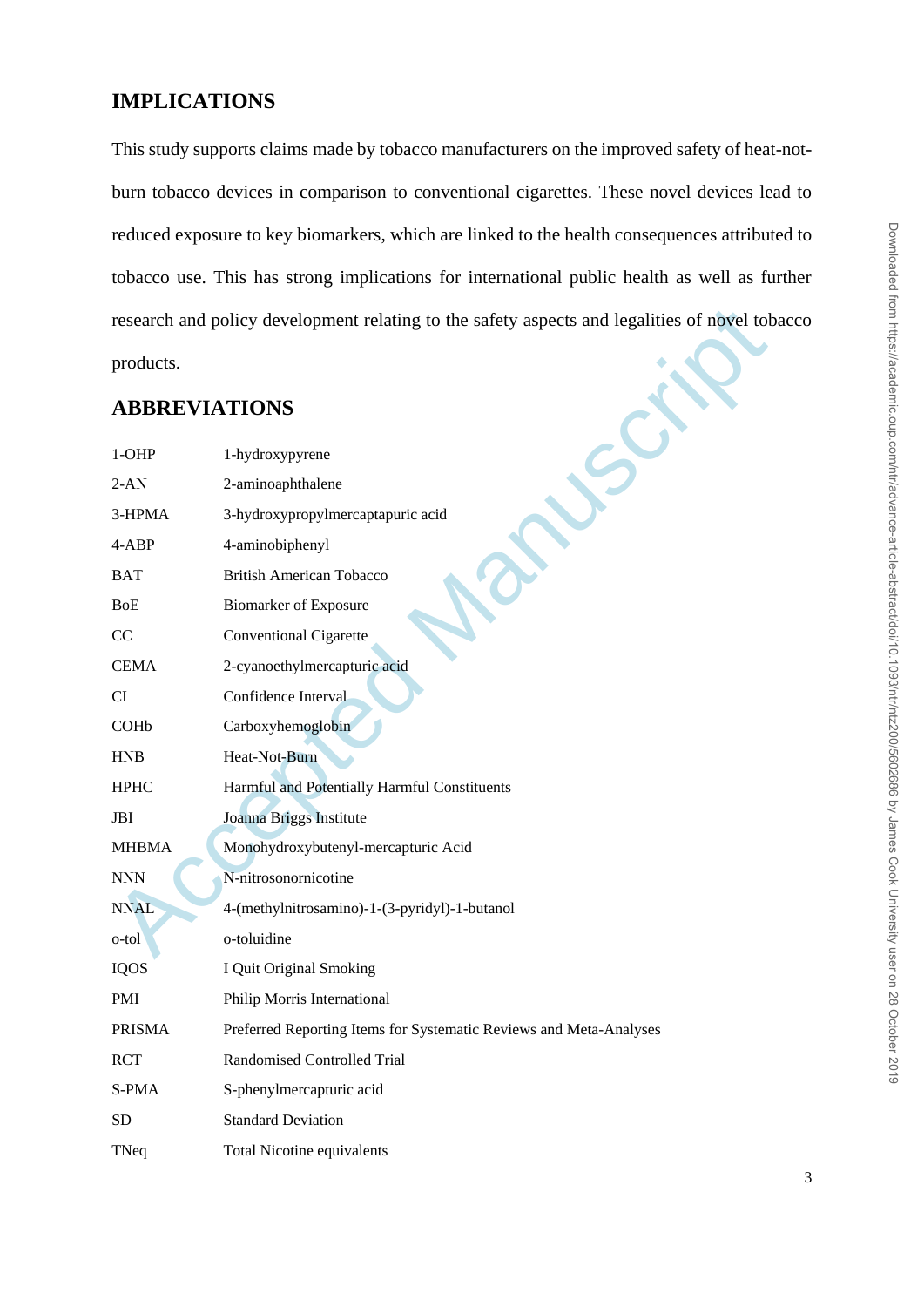### **INTRODUCTION**

tobacco product constituents, including through exposure to second and third-hand smo<br>Conventional cigarettes remain a primary method for the inhalation of tobacco smoke, we<br>contain thousands of chemical constituents, man Tobacco use remains a leading preventable cause of morbidity and mortality and is linked to a growing array of health consequences, including lung cancer, chronic obstructive pulmonary disorder, and cardiovascular diseases.<sup>1,2</sup> An individual's risk of tobacco-attributable diseases is influenced by both their genetic predisposition and lifetime cumulative exposure to harmful tobacco product constituents, including through exposure to second and third-hand smoke.<sup>3,4</sup> Conventional cigarettes remain a primary method for the inhalation of tobacco smoke, which contain thousands of chemical constituents, many of which are known carcinogens. As global tobacco use is predicted to reach 1.5 billion smokers by 2050, 5 the World Health Organization and other public health stakeholders have attempted to manage the tobacco epidemic through recommending comprehensive tobacco control policies. This includes prohibiting advertising, regulating tobacco product appearance, and implementing tax increases. <sup>6</sup> However, tobacco manufacturers continue their attempts to circumvent these regulations, to ensure maintenance of the smoking culture, and recruitment of the 'next generation' of smokers.<sup>7-10</sup>

One such method for attracting and retaining smokers is the development and marketing of 'heat-not-burn' (HNB) devices, which can resemble either electronic or conventional cigarettes in appearance, and are promoted as 'reduced-risk' tobacco products.<sup>11</sup> Unlike electronic cigarettes which utilise a nicotine-containing liquid or conventional cigarettes which achieve combustion by heating to at least 600ºC, these devices heat either a nicotine-free liquid which passes through tobacco leaf, or heat processed tobacco leaf to less than 350ºC. It is proposed that HNB devices are less harmful to human health than conventional cigarettes through reduced exposure to carcinogens and other toxic constituents.<sup>11,12</sup> The earliest models of these HNB devices such as 'Premier', 'Eclipse' and 'Accord' were developed in the 1980s and 1990s. However, several issues were cited by smokers, including difficult operation and poor taste, which led to most of the early HNB devices being discontinued by the mid- $2000s$ <sup>13,14</sup>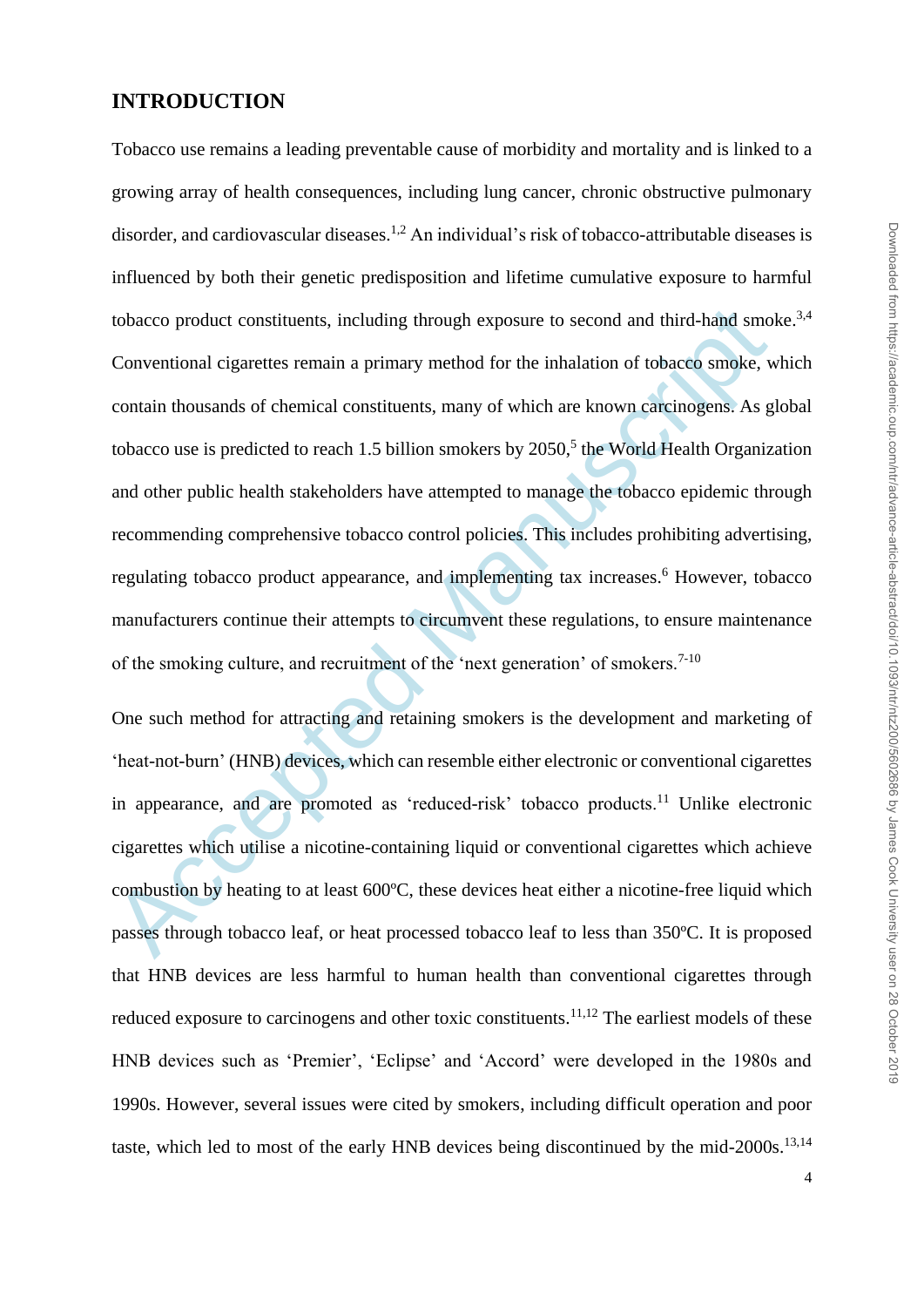Following the poor uptake of these earlier models, emerging HNB devices include the 'I Quit Original Smoking' (IQOS; Philip Morris International [PMI]) and 'glo' (British American Tobacco [BAT]), which were first made available in Japan and Italy, though have rapidly spread to other countries.<sup>15</sup>

for harm reduction, by allowing individuals to continue smoking behaviours and satist<br>their nicotine addiction, whilst causing less harm to themselves and others. Assessing tox<br>exposure and estimating health risks associa If HNB devices are less harmful than conventional cigarettes, they could represent a method for harm reduction, by allowing individuals to continue smoking behaviours and satisfying their nicotine addiction, whilst causing less harm to themselves and others. Assessing toxicant exposure and estimating health risks associated with tobacco products can be achieved through determining the levels of biomarkers of exposure (BoE). These are measures of exposure to 'harmful and potentially harmful constituents' (HPHC) within tobacco products. The Institute of Medicine of the US Academy of Science defines a BoE as "*a tobacco constituent or metabolite that is measured in a biological fluid or tissue that has the potential to interact with a biological macromolecule; sometimes considered a measure of internal dose*".<sup>16</sup> BoE can therefore provide a more accurate assessment of health risk compared to the quantity of exposure (e.g. cigarettes per day), through utilising a range of variables (tobacco and diseaserelated) which allows comparison of the relative harms of different tobacco products.<sup>16</sup>

The concept of a risk continuum by McNeill and Munafò (2013) places conventional cigarettes at the high-risk end, nicotine replacement therapy at the low-risk end and HNB products at a to-be-determined point in between.<sup>17</sup> Assessing the absolute risk of these devices is ongoing, with independent research required to guide relevant legislation and policy development. A recent (2018) independent review assessing the emissions, safety, and epidemiology of HNB products found that "*switching from smoking cigarettes to using HNB significantly reduces but does not eliminate exposure to HPHC*". <sup>18</sup> However, contradictory data released from PMI on their own IQOS device indicated there may be no significant difference in harm compared to conventional cigarettes.<sup>19</sup> Due to the debate on comparative safety between HNB products and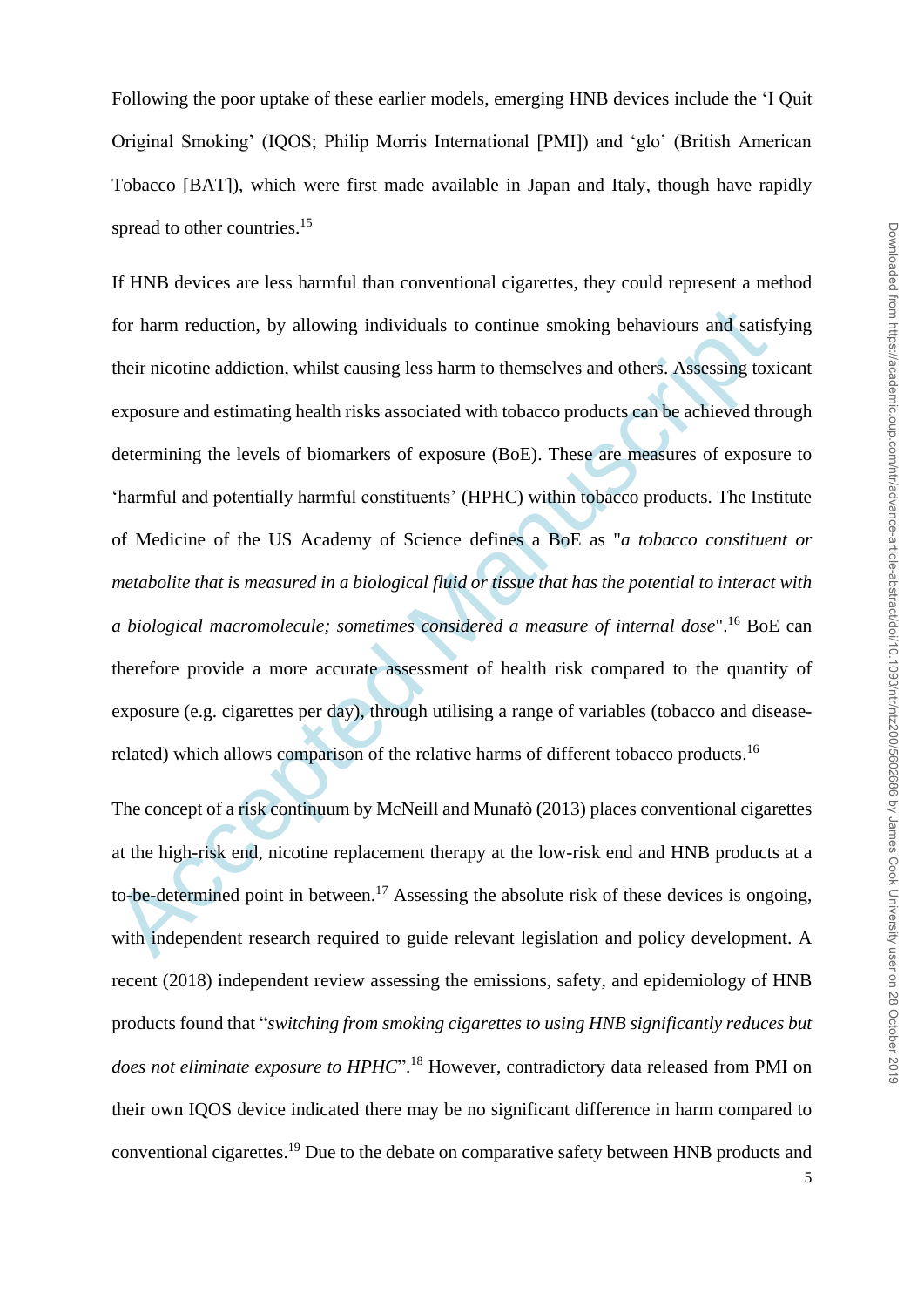conventional cigarettes, and increasing public interest in these products, $20$  we conducted a systematic review and meta-analysis to explore the safety profiles of HNB devices compared to conventional cigarettes. The underlying aim for this review was to evaluate comparative BoE levels resulting from use of either conventional cigarettes versus novel HNB devices.

### **METHODS**

This systematic review is reported according to the recommendations of the PRISMA (Preferred Reporting Items for Systematic Reviews and Meta-Analyses) guidelines.<sup>21</sup>

#### **Search strategy and study eligibility**

This systematic review is reported according to the recommendations of the PRI<br>(Preferred Reporting Items for Systematic Reviews and Meta-Analyses) guidelines.<sup>21</sup><br>Search strategy and study eligibility<br>A systematic search A systematic search strategy was used to identify original studies published in English between 1<sup>st</sup> January 2010 and 13<sup>th</sup> August 2019. The date limit was set to ensure inclusion of articles relating to emerging HNB devices, such as 'THS2.2' (IQOS), and 'THP1.0' (glo), whilst excluding outdated precursor HNB devices such as 'Eclipse', 'Accord' and 'Premier'. Ten databases were searched: CINAHL, Cochrane Library, EBSCO MegaFile Premier, EMBASE, Global Health, Medline, ProQuest, PsycINFO, Scopus, and Web of Science. General search terms included 'tobacco heating', 'heat not burn', 'HNB', 'modified risk tobacco product', and 'mrtp', and device-specific terms such as 'iqos', 'teeps', and 'glo'. A full search strategy detailing the search terms, dates, and databases used is available in **Supplementary Appendix 1**. Citation and reference lists were scanned to identify additional eligible studies.

Studies eligible for inclusion were those that investigated the safety of HNB products in humans through assessing BoE levels compared to conventional cigarettes. Studies that investigated BoE or other safety data on mice, rats, or in-vitro human tissue samples were ineligible, as we intended to collect BoE data that results directly from human exposure. Studies that assessed the safety of electronic cigarettes, or non-safety-related aspects of HNB products, such as availability or public opinions were also excluded, as were expert opinions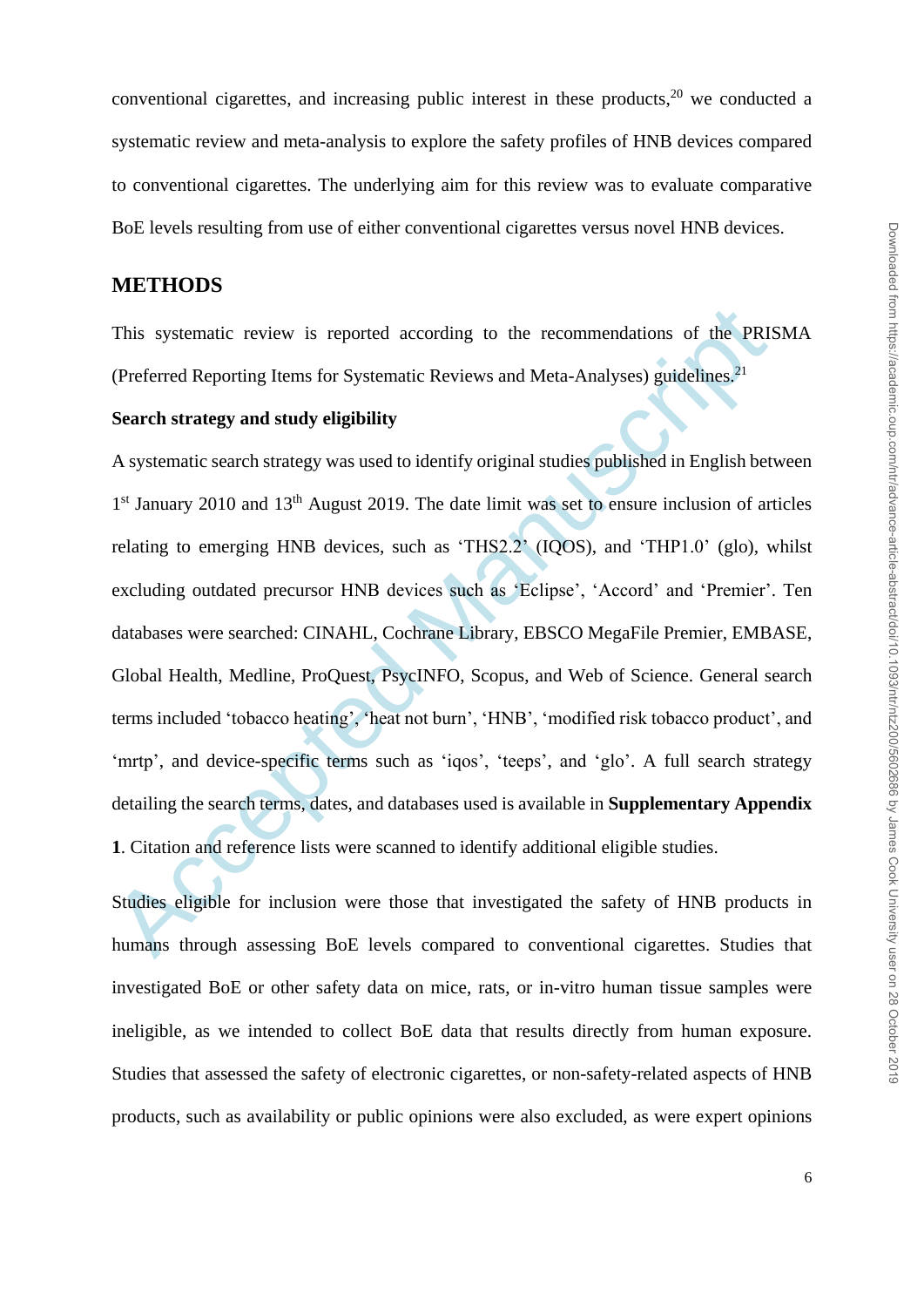and conference abstracts. Titles of potentially eligible studies were initially scanned by a single author (AD), with the assessment of the remaining studies for eligibility being performed by three authors (AD, SS, TK). Abstracts were read by these authors, who independently crosschecked each other's lists of potentially eligible studies. Full-texts were then read to assess for final eligibility, with disagreements resolved by consensus.

### **Data extraction and quality appraisal**

Two authors (AD and DB) were responsible for data extraction. Data items extracted were: author affiliations, source(s) of funding, year of publication, study type, country of participant recruitment, participant demographics (including smoking habits), intervention and control groups employed, participant numbers assigned to each group, duration of exposure to interventions, puffing topography, and biomarkers measured. The primary outcome of interest from these studies included differences in BoE levels after assignment to the intervention or control groups, and comparative BoE differences between these groups.

Data extraction and quality appraisal<br>Two authors (AD and DB) were responsible for data extraction. Data items extracted v<br>author affiliations, source(s) of funding, year of publication, study type, country of partic<br>recru Study quality was assessed by two authors (SS and TK) and checked by a third author (AD), with disagreements resolved by consensus. The Joanna Briggs Institute (JBI) critical appraisal checklist for randomised controlled trials was used to assess study quality.<sup>22</sup> This validated 13 item checklist assesses study quality based on the method of randomisation used, similarity in participant characteristics between groups, level of blinding amongst the involved parties (including participants, those delivering treatment, and assessors), appropriateness of statistical analysis, and sources of selection and analytical bias. Due to the strong links between the eligible studies and tobacco manufacturers (including author employment and the provision of funding), the authors of this review were careful in assessing the sources and significance of bias in eligible articles. This included assessing the clarity of the descriptions provided relating to the equal treatment of participant groups, the method of randomisation, outcome measurements, and appropriateness of trial design. Studies were considered as high quality if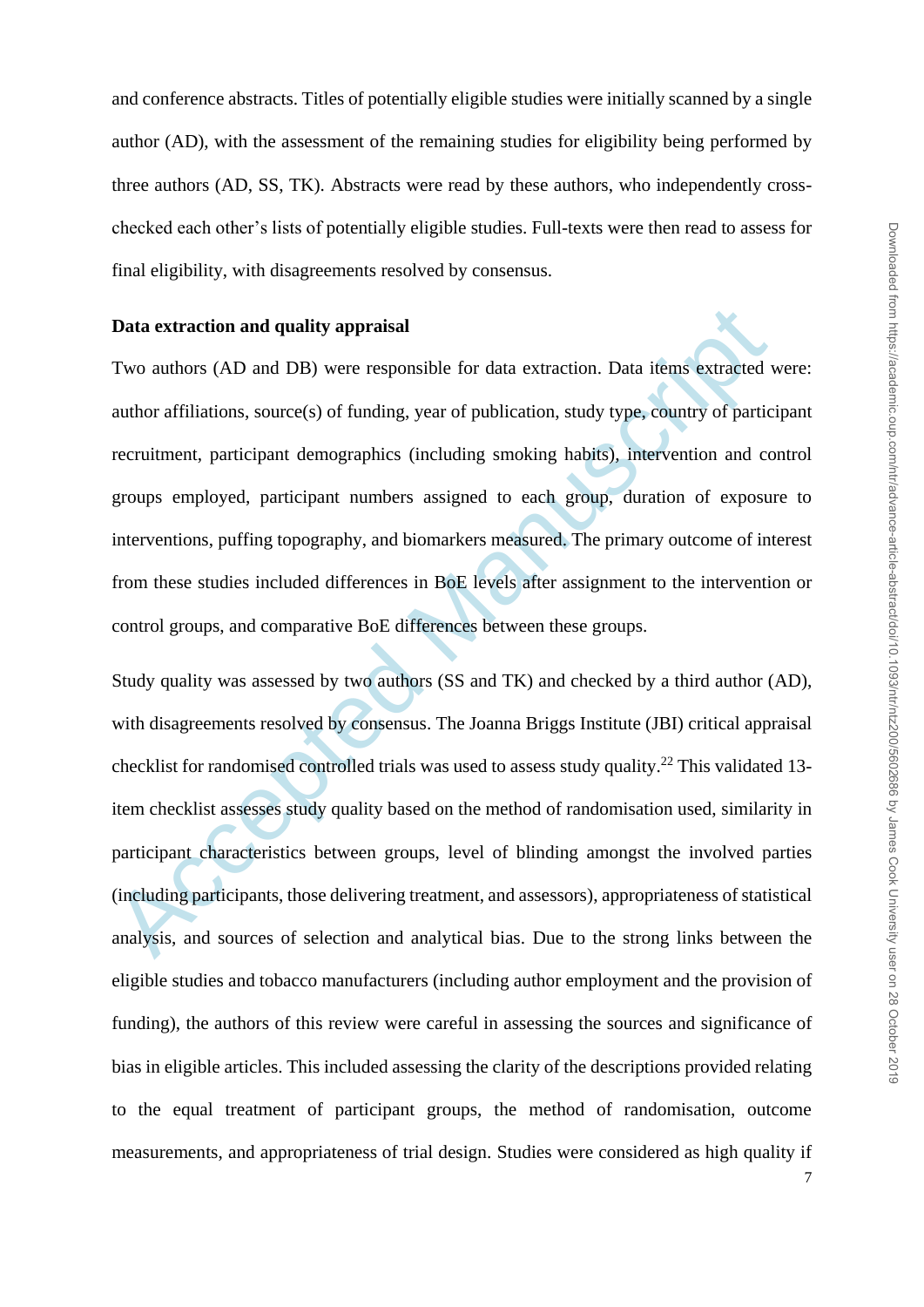they sufficiently addressed 11 of the 13 JBI checklist items, moderate quality if they addressed between 7 and 10 of the criteria, and low quality if they addressed 6 or fewer of the criteria.

### **Data synthesis and analysis**

Each BoE was assessed individually and compared between the HNB, conventional cigarettes (CC) and abstinence (Abs) groups. Studies captured within this review all used a pre-post design with one or two control groups (CC and/or Abs). Standardised effect sizes (*d*) were therefore calculated according to the method recommended by Carlson and Schmidt,<sup>23</sup>

$$
d = \frac{(T_{post} - T_{pre}) - (C_{post} - C_{pre})}{SD_{pre}}
$$

design with one or two control groups (CC and/or Abs). Standardised effect sizes (*d*)<br>therefore calculated according to the method recommended by Carlson and Schm<br> $d = \frac{(T_{post} - T_{pre}) - (C_{post} - C_{pre})}{SD_{pre}}$ <br>where  $T_{post}$  and  $C_{post}$  where  $T_{\text{post}}$  and  $C_{\text{post}}$  are the post-intervention means of the outcome in treatment and comparison groups respectively, *T*pre and *C*pre are the corresponding pre-intervention means, and SDpre is the pooled standard deviation of the two groups at the pre-intervention time period. As *d* is a biased estimator with small sample sizes, we used the correction factor suggested by Hedges, <sup>24</sup> where  $n_i$  is the total sample size for the *i*th comparison (i.e.  $n_i = nT + nc$ ):

$$
I = 1 - \frac{3}{4 \times (n_i - 1) - 1}
$$

The reported effect sizes (ES) are the product *d* x J, with variance given by the equation below, where  $\rho$  is the correlation between the pre- and post-measurements within a group:<sup>25</sup>

$$
Var(ES) = 2J^{2}(1 - \rho) \left(\frac{n_{T} + n_{C}}{n_{T}n_{C}}\right) \left(\frac{n_{T} + n_{C} - 2}{n_{T} + n_{C} - 4}\right) \left(1 + \frac{d^{2}}{2(1 - \rho) \left(\frac{n_{T} + n_{C}}{n_{T}n_{C}}\right)}\right) - d^{2}
$$

For trials where the means and standard deviations of the change (defined as post – pre) were available, this correlation was estimated for each group separately using:

$$
\rho = \frac{SD_{pre}^2 + SD_{post}^2 - SD_{diff}^2}{2 \times SD_{pre} \times SD_{post}}
$$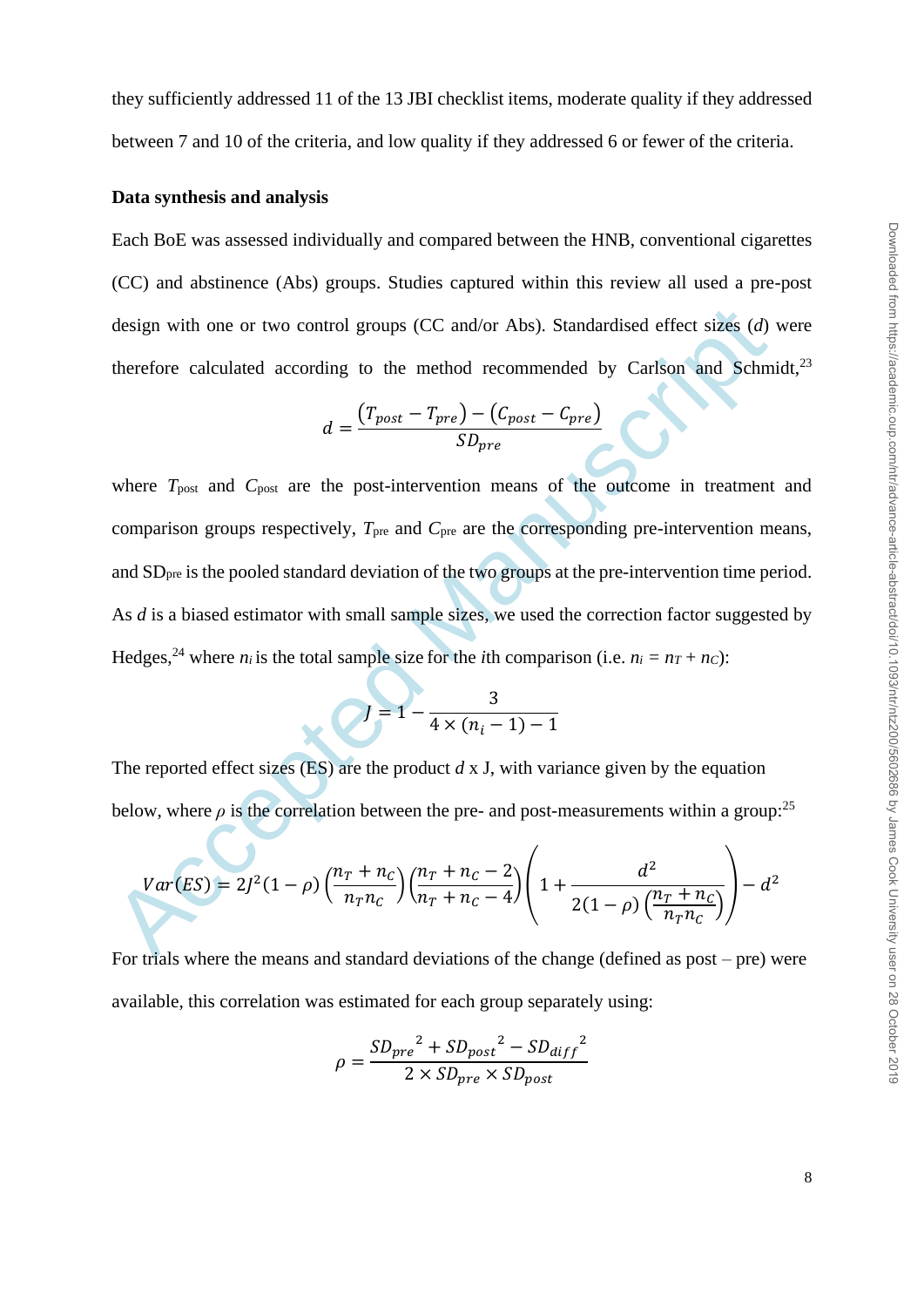This was then averaged as appropriate for the *i*th comparison. However, in many instances data on change was not available and we therefore imputed the average pre-post correlation from those trials which did report change. Sensitivity analyses were also conducted assuming  $\rho =$ 0.1 and  $\rho = 0.9$  for all studies. After a standardised effect size and corresponding confidence interval was calculated for each study using the above, the overall effect size estimate was combined using a random effects model according to the method of DerSimonian & Laird.<sup>26</sup>

### **RESULTS**

#### **Search results and study characteristics**

combined using a random effects model according to the method of DerSimonian & Lair<br> **RESULTS**<br> **Search results and study characteristics**<br>
The search strategy yielded 4,123 results, which after de-duplication from the mui The search strategy yielded 4,123 results, which after de-duplication from the multiple databases resulted in 1,397 unique studies. Initial title screening by AD excluded 813 studies, with the remaining 584 studies assessed for eligibility by three authors (AD, SS, TK). Abstract screening excluded a further 549 studies, leaving 35 for full-text review. Full-text review excluded a further 25, leaving 10 eligible studies included in this systematic review and metaanalysis. **Figure 1** details the results of the systematic search.

Across the 10 studies, 21 BoE (including nicotine) were reported. Biomarkers were collected throughout the intervention period via 24-hour urine samples, and daily blood samples in the six studies that had a confinement period, and at set points in those with an ambulatory period. To limit the number of biomarkers being assessed and to ensure meaningful outcomes through a sufficient quantity of data, only biomarkers that were reported in at least eight of the ten eligible studies were analysed. Twelve biomarkers met this criteria: 1-hydroxypyrene (1-OHP), 2-aminoaphthalene (2-AN), 3-cyanoethylmercapturic acid (CEMA), 3 hydroxypropylmercaptauric acid (3-HPMA), 4-aminobiphenyl (4-ABP), 4- (methylnitrosamino)-1-(3-pyridyl)-1-butanol (NNAL), carboxyhemoglobin (COHb), monohydroxybutenyl-mercapturic acid (MHBMA), n-nitrosonornicotine (NNN), o-toluidine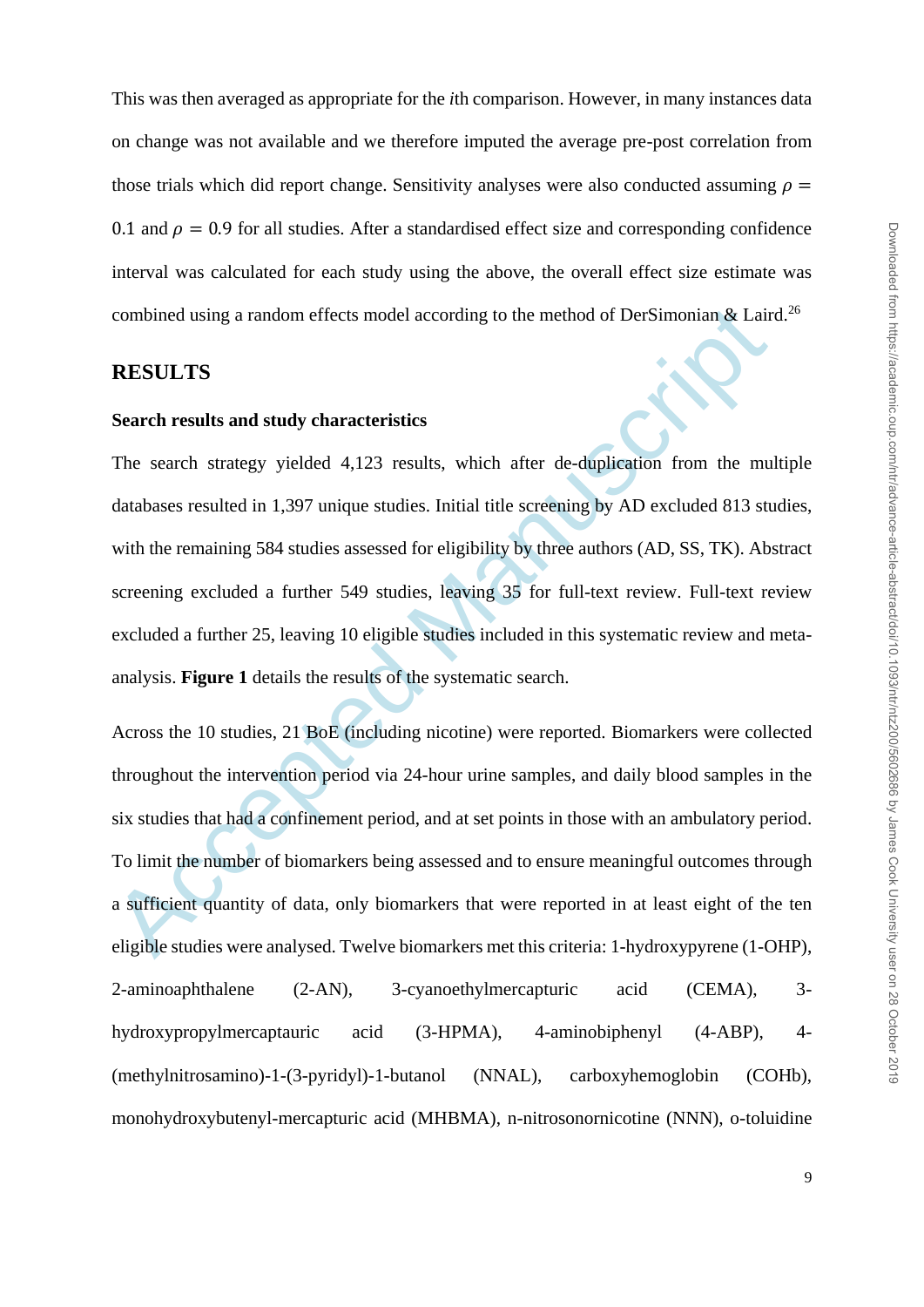studies utilised a randomised controlled trial (RCT) design, except for one semi-RCT desi<br>Common participant exclusion criteria were: inadequate contraception, pregnan<br>breastfeeding, recent blood donation, current acute il A total of 1,766 participants were involved in the 10 studies, which were conducted in Japan, Poland, or the USA. **Table 1** details study characteristics and participant demographics. Most studies utilised a randomised controlled trial (RCT) design, except for one semi-RCT design.<sup>27</sup> Common participant exclusion criteria were: inadequate contraception, pregnant or breastfeeding, recent blood donation, current acute illness, recent non-cigarette tobacco use, planned to quit smoking within 12 months, or had abnormal laboratory tests (physical, medical, ECG, lung function, or laboratory panel). All studies had most or all of the authors employed by a tobacco manufacturer, and all studies were funded by these manufacturers. After baseline measurements, participants were allocated to continue smoking conventional cigarettes, exclusively use a HNB device, or be completely abstinent from nicotine products.

10 Conventional cigarettes used were the smokers' usual brand, except for two studies that provided cigarettes.27,32 HNB devices included the commercially available 'glo' and 'IQOS', as well as 'precursor' products, which includes devices still under development, and earlier device models which have been refined and are now commercially available. Nicotine quantity in the HNB devices ranged from 0.3mg to 1.21mg per stick/capsule. These devices all include a rechargeable battery-powered heating element and insert-able capsule or stick which contains processed tobacco leaf. Some also contain a nicotine-free liquid, which is heated (instead of the tobacco leaf) into a vapour which passes through the tobacco, drawing out the nicotine and flavours. After baseline measurements and allocation, the intervention period ran for 5 days in confinement in six studies,  $28-32,34$  28 days in a residential setting in one study,  $27$  5 days in confinement followed by 85 days ambulatory in two studies study,  $33,35$  and a 6-month ambulatory period in one study.<sup>36</sup> For consistency across the studies, those that collected data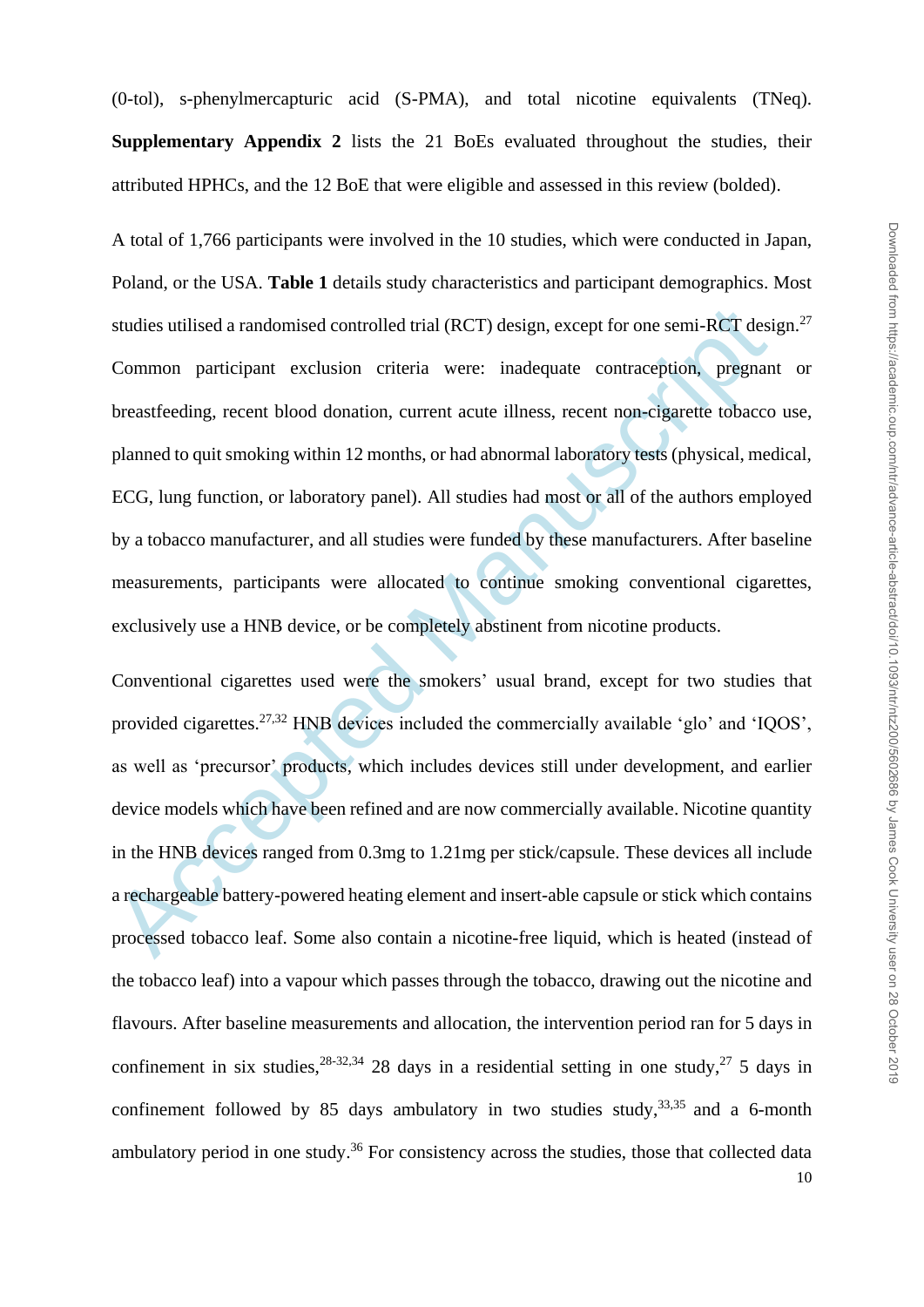11

both during confinement and in an ambulatory setting only had their confinement data analysed. Confinement involved physical restriction to the clinic for the duration of the intervention period, and supervised smoking only in smoking rooms during approved hours (6:30am to 11:00pm in most studies). HNB sticks/capsules and conventional cigarettes were provided one at a time upon participant request, with puffing topography (number of puffs, total puff volume, and puff duration) recorded throughout the confinement period in most of the studies. 27-31,33,34

### **Quality Appraisal**

total puff volume, and puff duration) recorded throughout the confinement period in mc<br>the studies.<sup>27-31,33,34</sup><br>Quality Appraisal<br>The JBI quality appraisal checklist found all ten studies as being of moderate quality, see The JBI quality appraisal checklist found all ten studies as being of moderate quality, scoring 8 or 9 out of 13. Four of the checklist items were commonly unmet by these studies, due to study design and being unable to blind participants or researchers (checklist items 2, 4, 5, and 6). This lack of blinding was due to the obvious and unavoidable differences in the interventions used between the different arms of these studies (conventional cigarette, HNB, or abstinence). A lack of clarity on the method of randomisation used (checklist item 1) was a further issue with some of the studies. An additional consideration relating to reporting bias, is that all ten studies had one or more of the authors employed by PMI, BAT, or Japan Tobacco Inc., with these companies also funding the research. Due to the small number of studies available and the unavoidable issues arising from trial design (relating to blinding), their inclusion in the analysis was necessary.

#### **Product use and biomarkers of exposure (BoE)**

Biomarker data were extracted from the full analysis set for most studies, except for two that used the per protocol set.<sup>33,35</sup> Total daily use of HNB and conventional cigarette use was unrestricted in all but two studies, one which restricted both HNB and conventional cigarette use to 125% of usual daily cigarette consumption, $32$  and one which restricted conventional cigarette use to within 10% of usual cigarette consumption and HNB to 10 capsules per day<sup>34</sup>.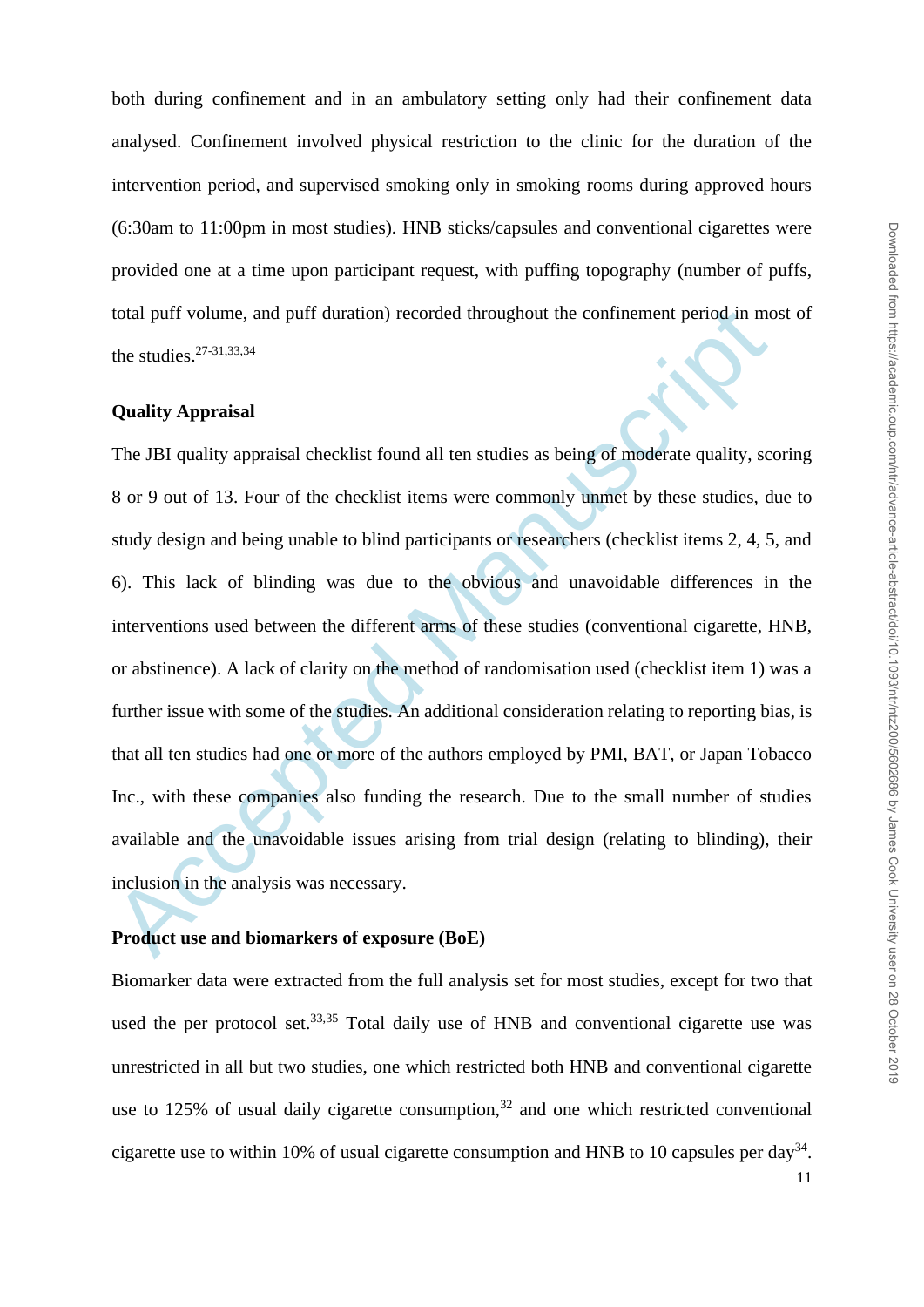In six unrestricted-use studies, the total number of HNB capsules/sticks used were generally comparable to the number of conventional cigarettes. However, total puff volume, number of puffs, and puff duration were increased for HNB devices compared to conventional cigarettes in four of these studies,  $27,28,30,31$  and comparable in the remaining two studies.  $29,33$  In the four studies with different puffing behaviours, total puff volume increased by between 5-27%, number of puffs by 19-40%, and puff duration by approximately  $33\%$ <sup>27,28,30,31</sup> In the study which strictly limited consumption of conventional cigarettes (within 10% of normal use), total puff volume increased by nearly 200%, 30% increased puff duration, and 50% increased puff number for HNB participants.<sup>34</sup>

number of puffs by 19-40%, and puff duration by approximately 33%,<sup>27,28,30</sup>.<sup>31</sup> In the s<br>which strictly limited consumption of conventional cigarettes (within 10% of normal use),<br>puff volume increased by nearly 200%, 30% Despite the increases in HNB use in these studies, the levels of all 12 BoEs analysed in this meta-analysis were significantly lower in the HNB participants compared to those assigned to conventional cigarettes. **Table 2** outlines the effect sizes of the 12 BoE for the comparisons between the intervention and control groups, in descending order of effect size for HNB versus conventional cigarettes. **Figure 2** illustrates (via forest plot) these effect sizes for each BoE, with the full set of 24 forest plots available in **Supplementary Appendix 3**. The most significant reductions between these two intervention groups were seen for 2-aminoaphthalene (2-AN), carboxyhemoglobin (COHb), 4-aminobiphenyl (4-ABP), and 4 cyanoethylmercapturic acid (CEMA), all with negative effect sizes (standard deviations) of 1.2 or greater. Total nicotine equivalent (TNeq) exposure was the BoE least different between the two groups. In comparison to the abstinence group, the levels of 8 of 12 BoEs for HNB participants were not statistically different, whereas the BoEs 3-hydroxypropylmercaptauric acid (3-HPMA), N-nitrosonornicotine (NNN), 4-(methylnitrosamino)-1-(3-pyridyl)-1-butanol (NNAL), and TNeq were significantly higher in the HNB participants. TNeq had the greatest difference between the two groups, with a positive effect size of 1.91, whereas 3-HPMA, NNN, and NNAL had positive effect sizes of less than 0.25.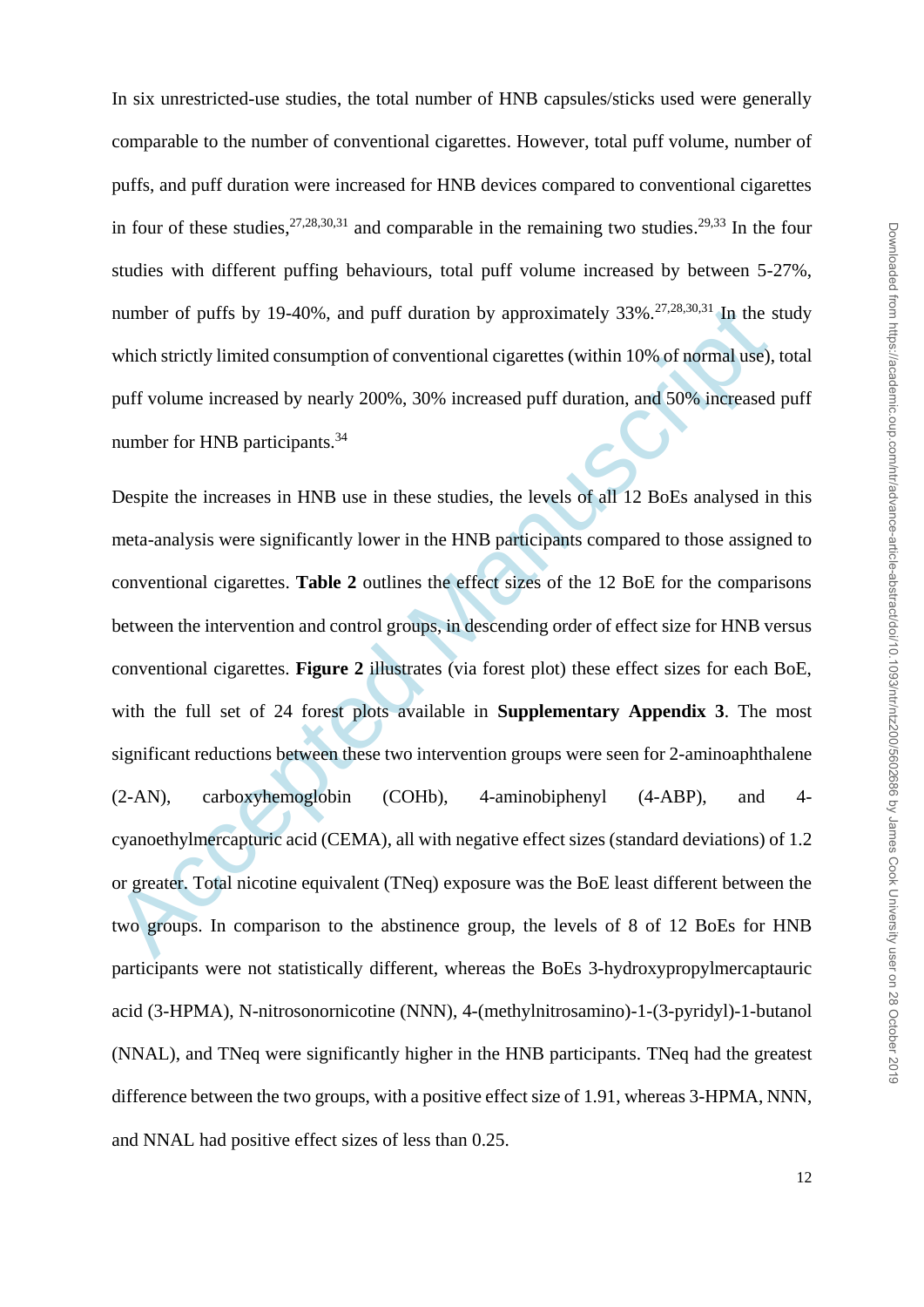### **DISCUSSION**

relative safety of HNB products compared to conventional eigarettes. The analyses cond<br>in this study support these claims, with the levels of all 12 BoEs evaluated being signific<br>lower in the HNB participants compared to Potential modified risk tobacco products such as the 'IOOS' and 'glo' HNB devices have been developed by tobacco manufacturers in response to the growing dissent for conventional cigarettes. Manufacturers claim these devices provide an alternative source of nicotine with significantly reduced risk to users. This study aimed to evaluate these claims relating to the relative safety of HNB products compared to conventional cigarettes. The analyses conducted in this study support these claims, with the levels of all 12 BoEs evaluated being significantly lower in the HNB participants compared to the conventional cigarette participants. These reductions were apparent even with changes in puffing topography, including increased puff volume, puff duration, and number of puffs in those assigned to HNB devices compared to conventional cigarettes. In addition, levels of 8 of the 12 BoEs in HNB participants were not significantly different to smoking abstinence, indicating that although they may have improved safety over conventional cigarettes, the complete safety of HNB devices cannot be assured.

As described by Murphy *et al* (2017), arbitrary placement on the risk continuum can be rectified by supporting science that allows accurate placement and comparison of the relative safety of the various tobacco products available.<sup>38</sup> It is therefore necessary to distinguish different potential modified risk tobacco products along this continuum, such as e-cigarettes and HNB devices, as well as the differences between individual HNB devices. 17,38 A recent review by Simonavicius *et al* (2018) assessed HNB emissions, as well as BoEs from many of the RCTs analysed in the current study stated, "*evidence on HNB second-hand emissions suggested that HNB exposes users and bystanders to substantially lower but measurable levels of particulate matter and HPHC*".<sup>18</sup> The authors also described differences in potential harm between individual HNB devices, with the aerosol of IQOS containing the highest proportional levels of nicotine and HPHCs, followed by glo, and then the iFuse device.<sup>18</sup> These findings indicate that safety cannot be assured for HNB devices, neither for the smoker nor close contacts, and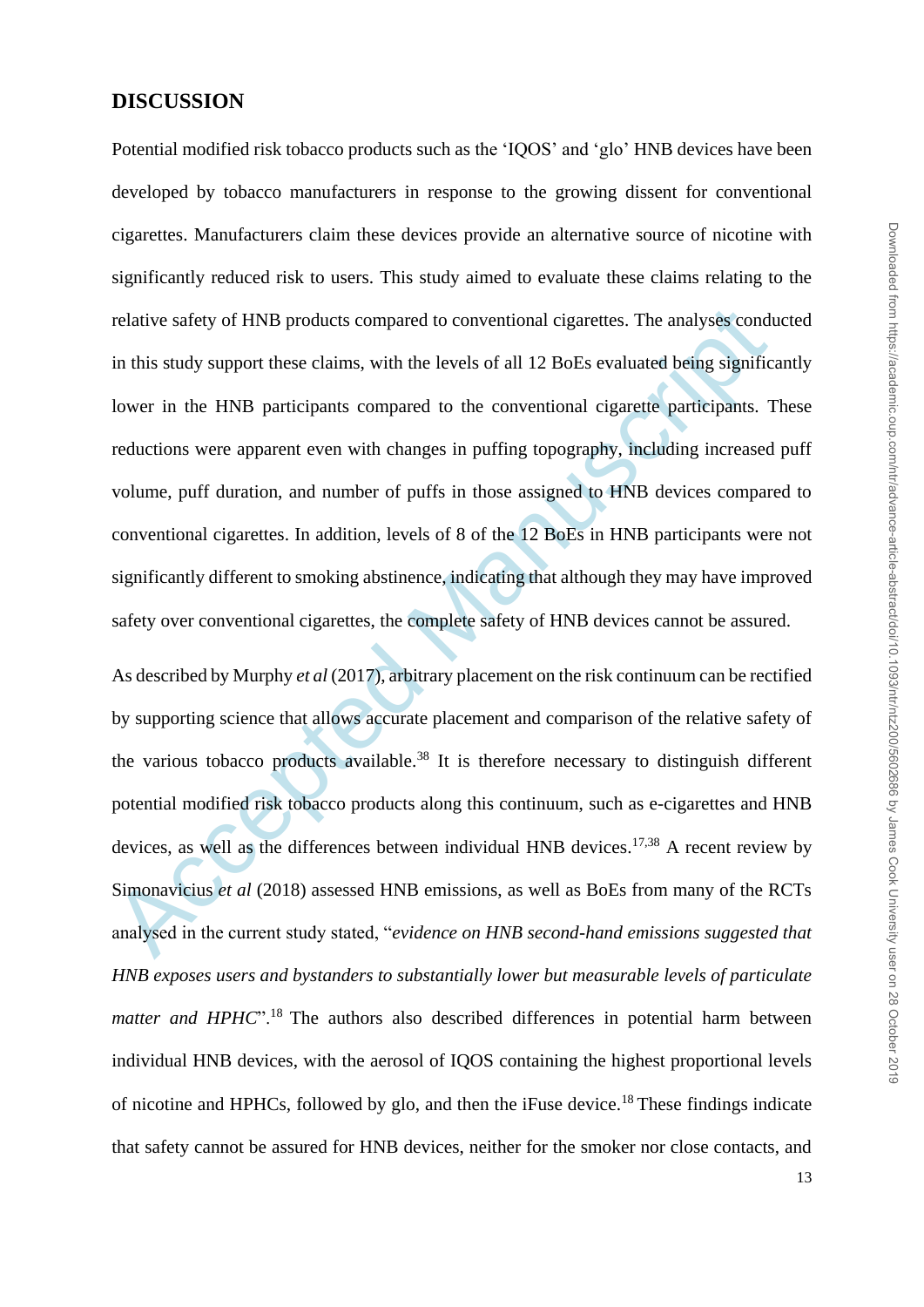that individual HNB devices may also have different relative levels of safety. Similar to the findings of the current study, Simonavicius and colleagues also noted that HNB participants utilised compensatory puffing techniques, which may have resulted from lower nicotine exposure per puff with HNB devices.<sup>18</sup> Furthermore, the potential public health benefits of HNB devices may be marred by dual use of these devices with conventional cigarettes, which has been the case to some extent for electronic cigarettes.<sup>39</sup> Dual use would substantially reduce the health benefits of HNB devices by inhibiting the reduction in biomarkers of exposure. A concern related to this finding is the issue of addiction development itself, and the potential for the normalisation of smoking behaviours using devices that are marketed as 'reduced risk'.<sup>40</sup>

has been the case to some extent for electronic cigarettes.<sup>39</sup> Dual use would substantially re<br>the health benefits of HNB devices by inhibiting the reduction in biomarkers of exposure<br>concern related to this finding is t Health risk estimation can be achieved through the linking of individual BoEs to specific health consequences resulting from exposure, to inform on the relative risk of different tobacco products. Both COHb and 2-AN had the greatest reductions in exposure between HNB devices and conventional cigarettes. COHb levels are elevated several times above normal in tobacco smokers,<sup>41</sup> with the resulting displacement of oxygen from hemoglobin leading to headaches, dizziness, and gastrointestinal upset, but also increasing the risk of atherosclerosis. $42,43$ Similarly, 2-AN and 4-ABP are known carcinogens suspected to contribute to bladder cancer).44,45 Replacement of conventional cigarettes with a HNB device may therefore confer some level of protection against these health consequences that are often attributed to smoking. However, NNN and NNAL were elevated in comparison to abstinence, and are linked to respiratory and pancreatic cancers, signifying continued safety concerns.<sup>45,46</sup> Quantifying measurable outcomes such as BoEs contribute to the goal of assessing relative safety, and allow substantiation of claims for reduced potential for harm of HNB devices. To date, two small independent studies have evaluated comparative levels of a single BoE (carbon monoxide) between IOOS, glo, and e-cigarettes, and reported finding no or minimal differences. $47,48$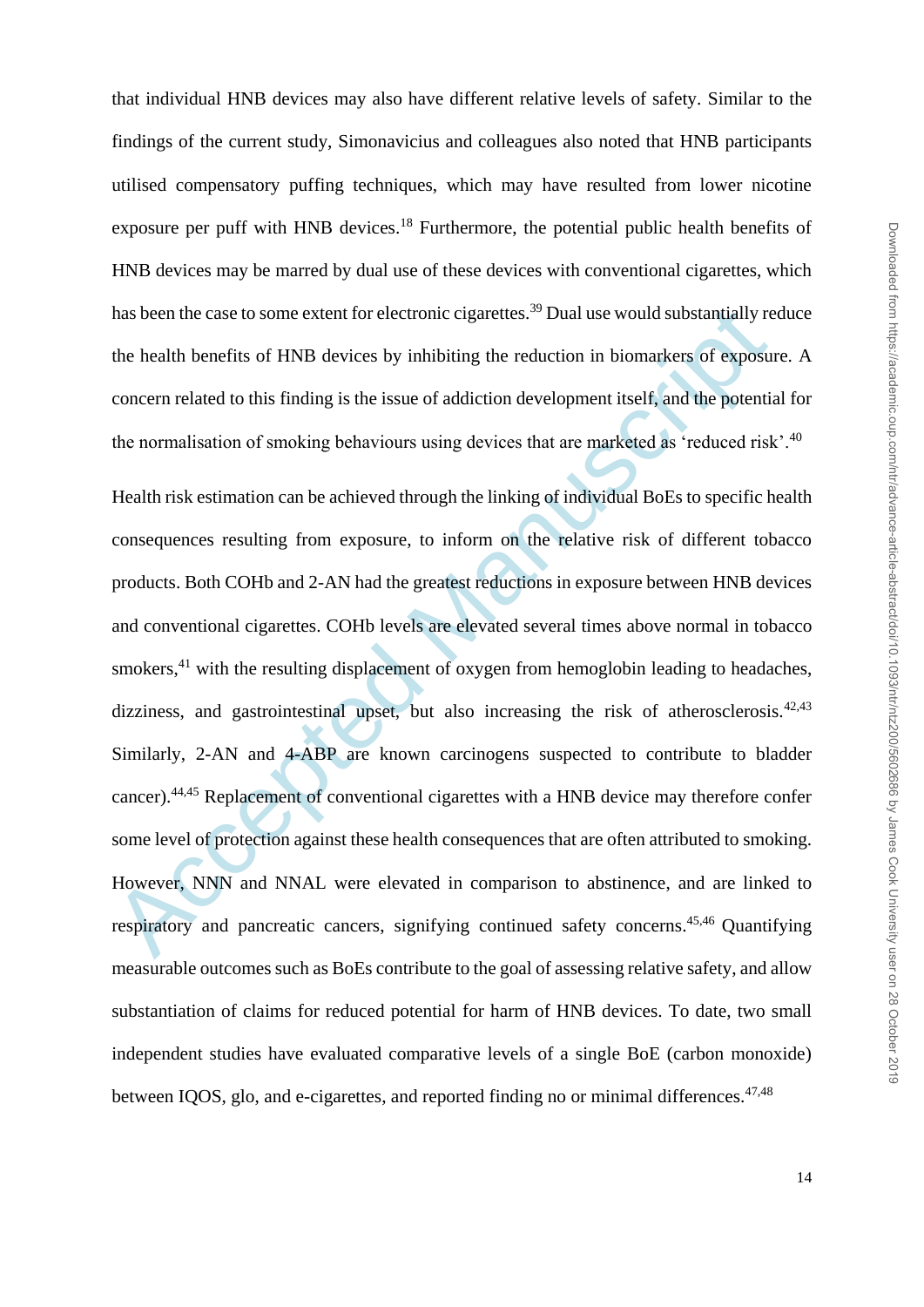required, to allow the comparison and interpretation of multiple, large datasets relating t<br>safety of these emerging tobacco products. Similar recommendations were made recent<br>Hendlin *et al.* (2019) in a systematic review Based on the findings of the current study, further research is required to understand to what degree these 'potential modified risk tobacco products' differ in their delivery of nicotine and HPHCs, and the resulting levels of key BoEs in smokers and close-contact non-smokers. This includes the potential for second-hand smoke from HNB devices to raise BoE levels in nonsmokers. Transparent and standardised independent research utilising clear protocols is required, to allow the comparison and interpretation of multiple, large datasets relating to the safety of these emerging tobacco products. Similar recommendations were made recently by Hendlin *et al.* (2019) in a systematic review of financial conflicts of interest and harm reduction.<sup>49</sup> Post-marketing surveillance of the spread and uptake of HNB devices is also needed to identify key population groups exposed to these devices such as adolescents, who may have altered pharmacokinetic profiles for HPHCs compared to the adult participants in this review. Adverse event data was also minimal in these studies due to the short duration of exposure, and long-term safety data would need to include comparative adverse event profiles between HNB and conventional tobacco products.

### **Limitations**

There are limitations within this review as well as the eligible studies to consider when interpreting and applying these findings. Most notable is the involvement of the tobacco industry in the each of the studies included in this review, with author affiliations and funding issues introducing concerns relating to reporting bias.<sup>50-52</sup> An additional consideration is that most studies had a short duration of exposure to the intervention materials. Confinement studies such as these are more informative and reliable than ambulatory studies, through having more control on participant exposure, though prevent an assessment of the long-term effects of HNB devices on BoEs. Confinement may have also affected participants' urge to smoke through a reduction in their normal environmental cues, affecting the generalisability of these results to real-world conditions, and an overstatement of the potential health benefits of HNB devices.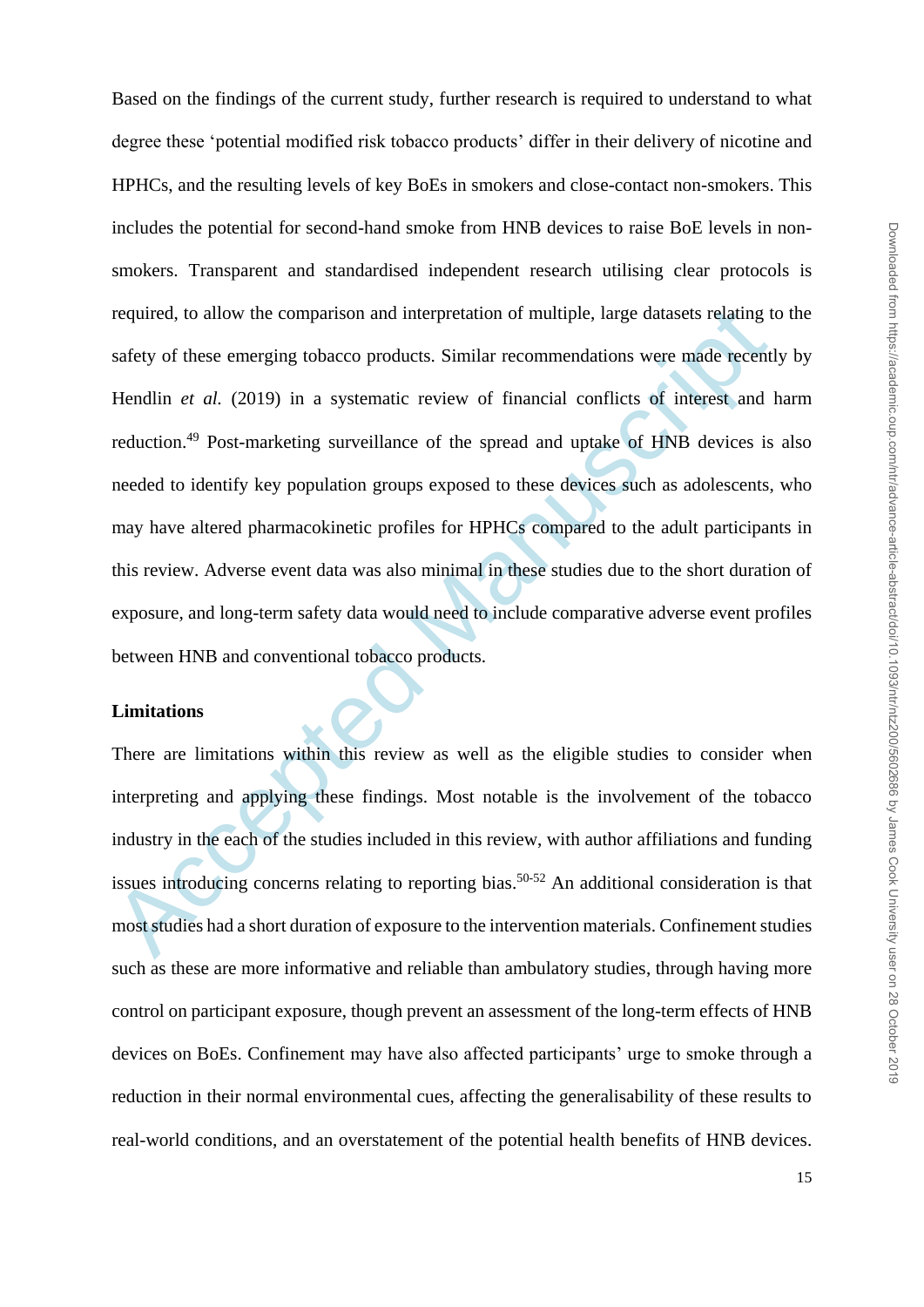In addition, there was a limited range of BoEs analysed due to inconsistency in the reporting of BoEs within the individual studies, preventing a more complete estimation of comparative levels of harm between HNBs and conventional cigarettes. Most of the studies were conducted in either Poland or Japan, which may confound the results due to metabolic differences between these populations and those from other countries and ethnicities. Precursor products in this review were in some cases not marketed, and with further development led to reductions in toxicant exposure and an underestimation of their total comparative safety to conventional cigarettes. Finally, the moderate quality of the studies identified through the quality appraisal tool (largely related to the unavoidable lack of blinding) requires that the results be interpreted and applied with caution.

# **CONCLUSIONS**

review were in some cases not marketed, and with further development led to reductio<br>toxicant exposure and an underestimation of their total comparative safety to convent<br>eigarettes. Finally, the moderate quality of the st Heat-not-burn devices such as 'IQOS' and 'glo' are marketed as 'reduced risk' tobacco products, and are claimed to reduce harm to smokers compared to conventional cigarettes. This review supports these claims, with all 12 BoEs that were analysed being significantly lower in the HNB participants compared to those using conventional cigarettes. These BoE reductions were greatest for several known carcinogens, including COHb, 2-AN, 4-ABP, and CEMA, indicating the potential for significantly reduced harm when using HNB devices in comparison to conventional cigarettes. In addition, levels of 8 of the 12 BoEs were statistically equivalent between the HNB and abstinence participants, though the levels of some carcinogenic BoEs were significantly increased. HNB devices therefore may have a role in harm reduction though should not be considered as wholly safe. The strong involvement of tobacco manufacturers in these studies demonstrates the need for caution in interpreting these findings, and the need for independent research to be conducted to either confirm or refute these findings.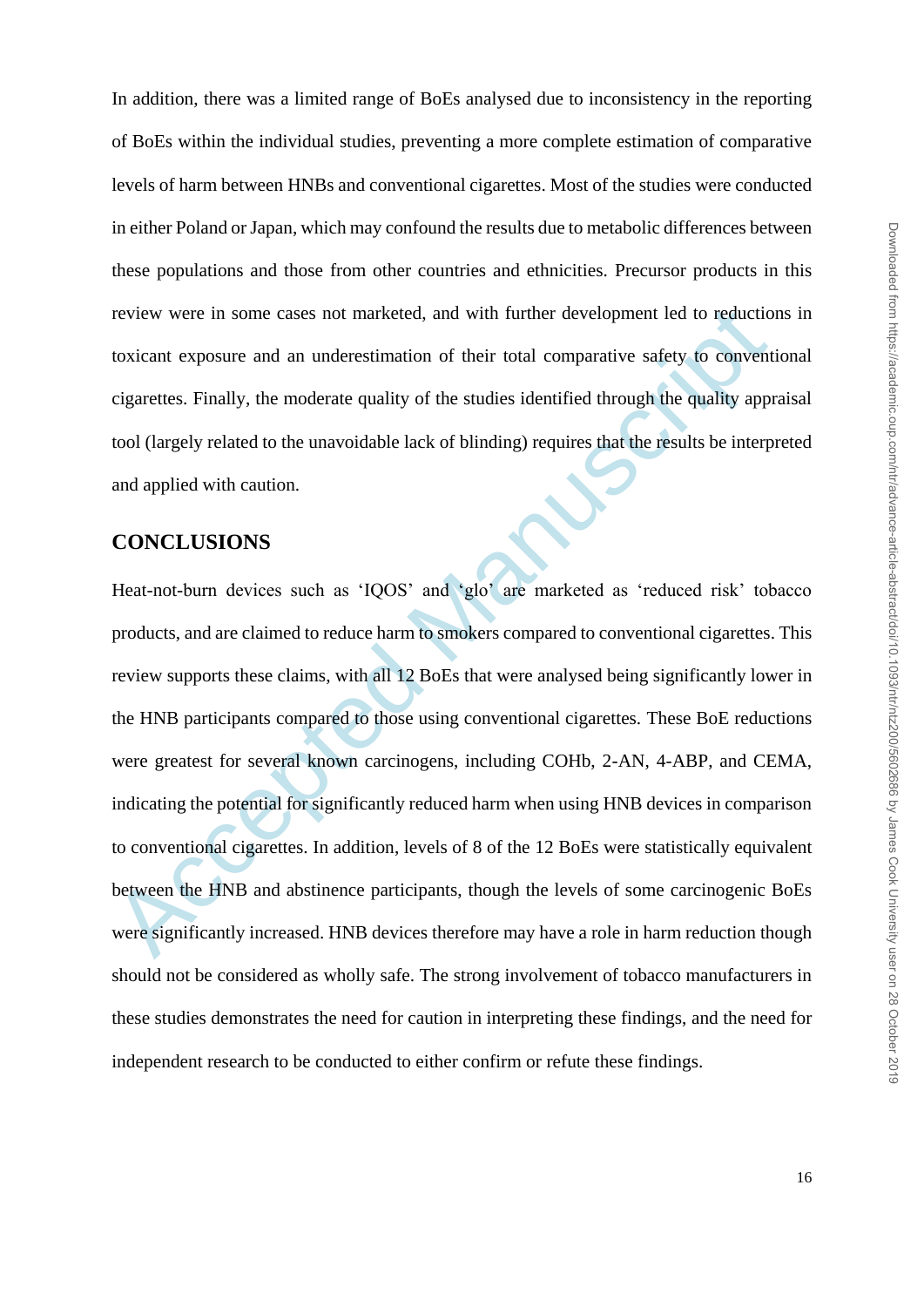# **FUNDING**

This research did not receive any specific grant from funding agencies in the public,

commercial, or not-for-profit sectors.

# **COMPETING INTERESTS**

The authors declare no competing interests.

**Accepted Manuscript** 

# **ACKNOWLEDGEMENTS**

The authors would like to thank Professor Billie Bonevski from the University of Newcastle for her comments and feedback on the draft manuscript, and for providing recommendations for improvement.

# **ETHICS**

Not applicable.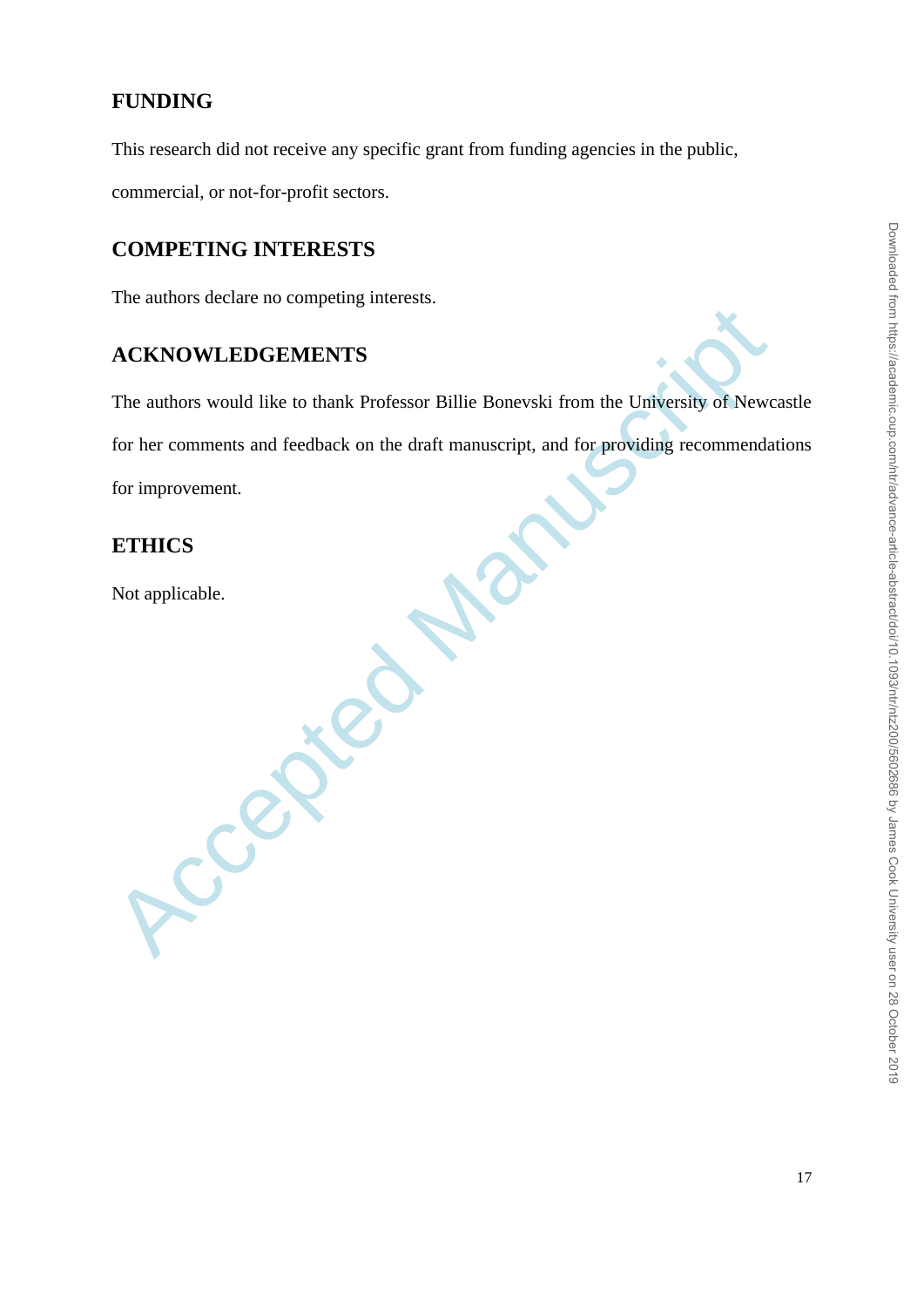### **REFERENCES**

- 1. WHO report on the global tobacco epidemic, 2017: monitoring tobacco use and prevention policies. Geneva: World Health Organization; 2017. Licence: CC BY-NC-SA 3.0 IGO.
- 2. Doll R, Peto R, Boreham J, et al. Mortality in relation to smoking: 50 years' observations on male British doctors. *BMJ* 2004;328(7455):1519. <https://doi.org/10.1136/bmj.38142.554479.AE>
- 3. Lerman C, Caporaso NE, Audrain J, et al. Evidence suggesting the role of specific genetic factors in cigarette smoking. *Health Psychol* 1999;18(1):14-20
- 4. Strand BH, Mishra G, Kuh D, et al. Smoking history and physical performance in midlife: results from the British 1946 birth cohort. *J Gerontol A Biol Sci Med Sci* 2010;66(1):142-149. https://doi.org/10.1093/gerona/glq199
- 5. Mackay J, Eriksen M, WHO (World Health Organization). The tobacco Atlas. Geneva: World Health Organization; 2002. Accessed 3rd September 2018. Available from: http://www.who.int/tobacco/resources/publications/tobacco\_atlas/en/
- 6. World Health Organization. WHO Framework Convention on Tobacco Control. Geneva: World Health Organization, 2003. Accessed 8<sup>th</sup> September 2018. Available from: http://apps.who.int/iris/bitstream/10665/42811/1/9241591013.pdf?ua=1
- 7. Pollay RW. Targeting youth and concerned smokers: evidence from Canadian tobacco industry documents. *Tob Control* 2000;9:136-147. http://dx.doi.org/10.1136/tc.9.2.136
- 8. Wakefield M, Morley C, Horan JK, et al. The cigarette pack as image: new evidence from tobacco industry documents. *Tob Control* 2002;11(Suppl1):i73-80. http://dx.doi.org/10.1136/tc.11.suppl\_1.i73
- 9. Perry CL. The tobacco industry and underage youth smoking: tobacco industry documents from the Minnesota Litigation. *Arch Pediatr Adolesc Med* 1999;153(9):935-941. http://dx.doi.org/10.1001/archpedi.153.9.935
- 4. Stran[d](http://dx.doi.org/10.1001/archpedi.153.9.935) BH, Mishra G. Kuh D, et al. Smoking history and physical performance in midlife: results from the British 1946 bird of [Ma](http://dx.doi.org/10.1136/tc.11.suppl_1.i73)n[us](http://apps.who.int/iris/bitstream/10665/42811/1/9241591013.pdf?ua=1)[cr](http://www.who.int/tobacco/resources/publications/tobacco_atlas/en/)ipt JP (100166(1):142-149. https://doi.org/10.1093/gerona/gtq199<br>
5. Mackay J, Erikse 10. Hastings G, MacFadyen L. A day in the life of an advertising man: review of internal documents from the UK tobacco industry's principal advertising agencies. *BMJ* 2000;321:366-371. https://doi.org/10.1136/bmj.321.7257.366
	- 11. Philip Morris: Heated Tobacco Products. https://www.pmi.com/science-andinnovation/heated-tobacco-products. Accessed 3rd September 2018.
	- 12. Breland AB, Kleykamp BA, Eissenberg T. Clinical laboratory evaluation of potential reduced exposure products for smokers. *Nicotine Tob Res* 2006;8(6):727-738. https://doi.org/10.1080/14622200600789585
	- 13. Haig, Matt. Brand Failures: The Truth about the 100 Biggest Branding Mistakes of All Time. 2003. Kogan Page Publishers.
	- 14. Murguía SJ. Epic Fails: The Edsel, the Mullet, and Other Icons of Unpopular Culture. 2018. Rowman & Littlefield.
	- 15. Caputi TL. Industry watch: heat-not-burn tobacco products are about to reach their boiling point. *Tob Control* 2017;26(5):609-610. <http://dx.doi.org/10.1136/tobaccocontrol-2016-053264>
	- 16. Institute of Medicine. Clearing the Smoke: Assessing the Science Base for Tobacco Harm Reduction. 2001. National Academy Press, Washington, DC. [http://www.nationalacademies.org/hmd/Reports/2001/Clearing-the-Smoke-The-](http://www.nationalacademies.org/hmd/Reports/2001/Clearing-the-Smoke-The-Science-Base-for-Tobacco-Harm-Reduction.aspx)[Science-Base-for-Tobacco-Harm-Reduction.aspx](http://www.nationalacademies.org/hmd/Reports/2001/Clearing-the-Smoke-The-Science-Base-for-Tobacco-Harm-Reduction.aspx)
	- 17. McNeill A, Munafò MR. Reducing harm from tobacco use. *J Psychopharmacol* 2013;27(1):13-18.<https://doi.org/10.1177%2F0269881112458731>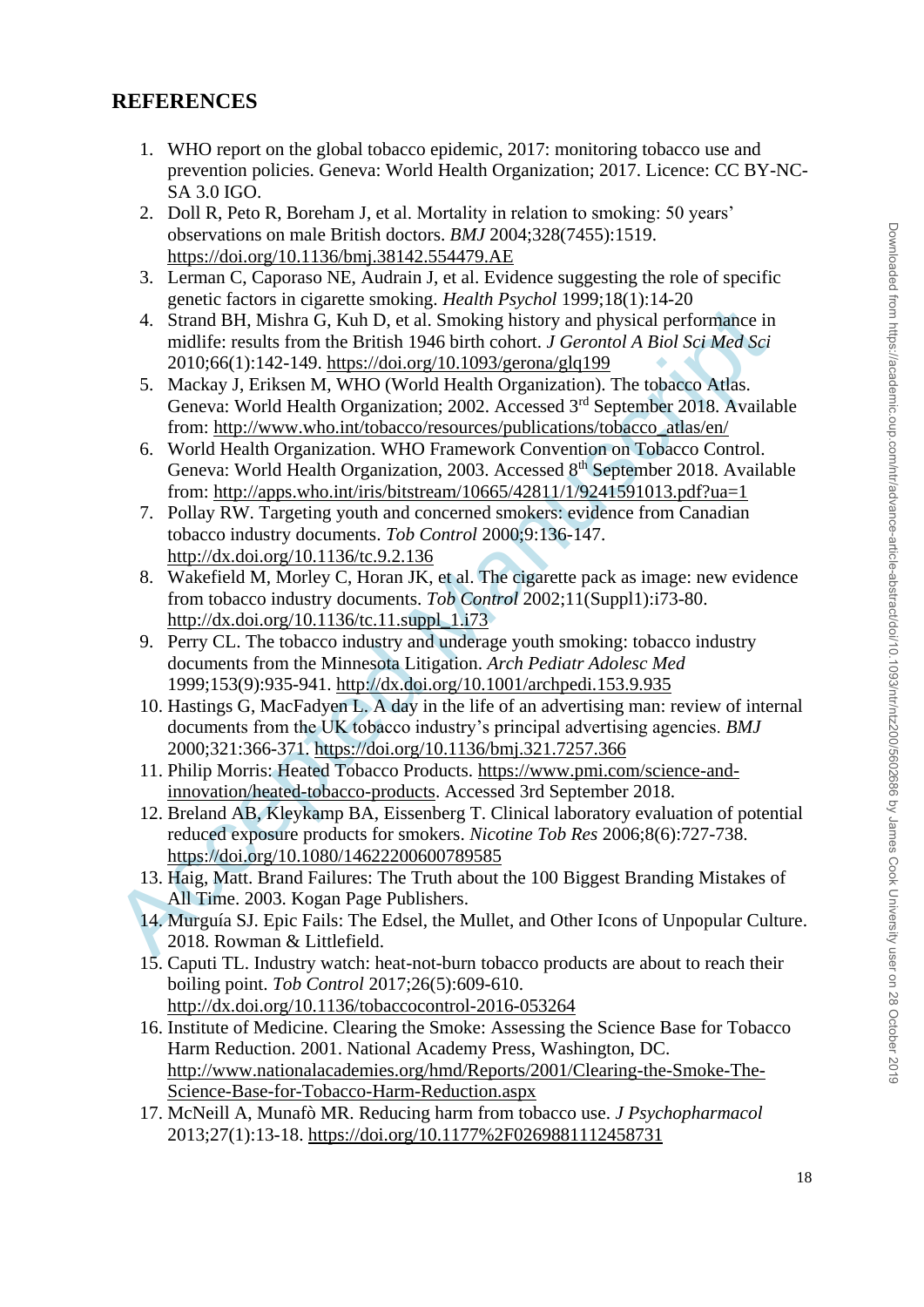- 18. Simonavicius E, McNeill A, Shahab L, et al. Heat-not-burn tobacco products: a systematic literature review. *Tob Control* Published online first 4<sup>th</sup> September 2018. <http://dx.doi.org/10.1136/tobaccocontrol-2018-054419>
- 19. Popova L, Lempert LK, Glantz SA. Light and mild redux: heated tobacco products' reduced exposure claims are likely to be misunderstood as reduced risk claims. *Tob Control* Published online first 12<sup>th</sup> September 2018. <http://dx.doi.org/10.1136/tobaccocontrol-2018-054324>
- 20. Caputi TL, Leas E, Dredze M, et al. They're heating up: Internet search query trends reveal significant public interest in heat-not-burn tobacco products. *PLoS One* 2017;12(10):e0185735.<https://doi.org/10.1371/journal.pone.0185735>
- 21. Moher D, Liberati A, Tetzlaff J, et al. Preferred reporting items for systematic reviews and meta-analyses: the PRISMA statement. *Ann Intern Med* 2009;151(4):264-9. https://doi.org/10.7326/0003-4819-151-4-200908180-00135
- 22. Tufanaru C, Munn Z, Aromataris E, et al. Chapter 3: Systematic reviews of effectiveness. In: Aromataris E, Munn Z (Editors)*. Joanna Briggs Institute Reviewer's Manual.* The Joanna Briggs Institute, 2017. Available from https://reviewersmanual.joannabriggs.org/
- 23. Carlson KD, Schmidt FL. Impact of experimental design on effect size: Findings from the research literature on training. *J Appl Psychol* 1999;84(6):851.
- 24. Hedges LV. Distribution theory for Glass's estimator of effect size and related estimators. *J Educ Stat* 1981;6(2):107-128. https://doi.org/10.3102%2F10769986006002107
- 25. Morris SB. Estimating effect sizes from pretest-posttest-control group designs. *Organ Res Methods* 2008;11(2):364-386. https://doi.org/10.1177%2F1094428106291059
- 26. DerSimonian R, Laird N. Meta-analysis in clinical trials. *Control Clin Trials* 1986;7(3):177-88. https://doi.org/10.1016/0197-2456(86)90046-2
- 27. Sakaguchi C, Kakehi A, Minami N, et al. Exposure evaluation of adult male Japanese smokers switched to a heated cigarette in a controlled clinical setting. *Regul Toxicol Pharmacol* 2014;69(3):338-347. https://doi.org/10.1016/j.yrtph.2014.04.016
- 21. Moher D. Liberati A, Terzlarf J, et al. Preferre[d](https://doi.org/10.1016/j.yrtph.2014.04.016) reporting items for systematic rev and mean anylos: the PRIS[M](https://doi.org/10.1016/0197-2456(86)90046-2)A st[a](https://doi.org/10.1177%2F1094428106291059)teme[n](https://doi.org/10.3102%2F10769986006002107)t. *Ann Intern Med 2009*;151(4):264-9.<br>
22. Turlanaru C, Munn Z, Aromataris E, et al. Chapter 28. Haziza C, de La Bourdonnaye G, Merlet S, et al. Assessment of the reduction in levels of exposure to harmful and potentially harmful constituents in Japanese subjects using a novel tobacco heating system compared with conventional cigarettes and smoking abstinence: a randomized controlled study in confinement. *Regul Toxicol Pharmacol* 2016;81:489-499. https://doi.org/10.1016/j.yrtph.2016.09.014
	- 29. Haziza C, de La Bourdonnaye G, Skiada D, et al. Evaluation of the tobacco heating system 2.2. Part 8: 5-day randomized reduced exposure clinical study in Poland. *Regul Toxicol Pharmacol* 2016;81(Suppl2):S139-150. https://doi.org/10.1016/j.yrtph.2016.11.003
	- 30. Lüdicke F, Haziza C, Weitkunat R, et al. Evaluation of biomarkers of exposure in smokers switching to a carbon-heated tobacco product: a controlled, randomized, open-label 5-day exposure study. *Nicotine Tob Res* 2016;18(7):1606-13. <https://doi.org/10.1093/ntr/ntw022>
	- 31. Lüdicke F, Baker G, Magnette J, et al. Reduced exposure to harmful and potentially harmful smoke constituents with the tobacco heating system 2.1. *Nicotine Tob Res* 2016;19(2):168-75.<https://doi.org/10.1093/ntr/ntw164>
	- 32. Gale N, McEwan M, Eldridge AC, et al. Changes in Biomarkers of Exposure on Switching from a Conventional Cigarette to Tobacco Heating Products: A Randomized, Controlled Study in Healthy Japanese Subjects. *Nicotine Tob Res* Published online 15<sup>th</sup> June 2018.<https://doi.org/10.1093/ntr/nty104>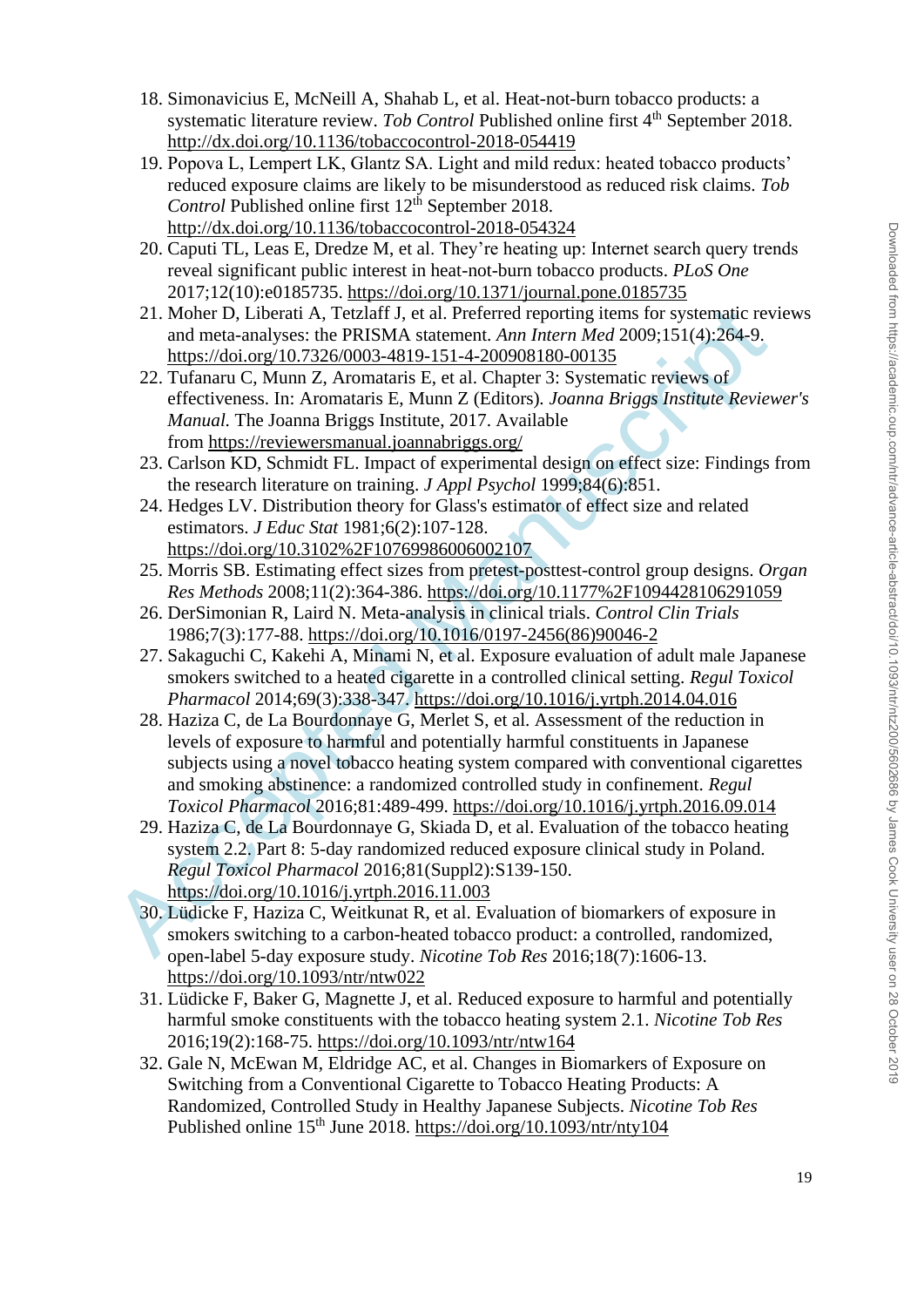- 33. Lüdicke F, Picavet P, Baker G, et al. Effects of Switching to the Tobacco Heating System 2.2 Menthol, smoking abstinence, or continued cigarette smoking on biomarkers of exposure: A randomized, controlled, open-label, multicenter study in sequential confinement and ambulatory settings (part 1). *Nicotine Tob Res* 2017;20(2):161-172.<https://doi.org/10.1093/ntr/ntw287>
- 34. Yuki D, Takeshige Y, Nakaya K, et al. Assessment of the exposure to harmful and potentially harmful constituents in healthy Japanese smokers using a novel tobacco vapor product compared with conventional cigarettes and smoking abstinence. *Regul Toxicol Pharmacol* 2018;96:127-134.<https://doi.org/10.1016/j.yrtph.2018.05.001>
- 35. Haziza C, De La Bourdonnaye G, Donelli A, et al. Reduction in Exposure to Selected Harmful and Potentially Harmful Constituents Approaching Those Observed Upon Smoking Abstinence in Smokers Switching to the Menthol Tobacco Heating System 2.2 for 3 Months (Part 1). *Nicotine Tob Res* 2019, ntz013. https://doi.org/10.1093/ntr/ntz013
- 36. Lüdicke F, Ansari SM, Lama N, et al. Effects of Switching to a Heat-Not-Burn Tobacco Product on Biologically-Relevant Biomarkers to assess a Candidate Modified Risk Tobacco Product: A Randomized Trial. *Cancer Epidemiol Biomarkers Prev* 2019, cebp-0915. https://doi.org/10.1158/1055-9965.EPI-18-0915
- 37. Haziza C, de La Bourdonnaye G, Skiada D, et al. Biomarker of exposure level data set in smokers switching from conventional cigarettes to Tobacco Heating System 2.2, continuing smoking or abstaining from smoking for 5 days. *Data Brief* 2017;10:283-293. https://doi.org/10.1016/j.dib.2016.11.047
- 38. Murphy J, Gaca M, Lowe F, et al. Assessing modified risk tobacco and nicotine products: description of the scientific framework and assessment of a closed modular electronic cigarette. *Regul Toxicol Pharmacol* 2017;90:342-357. https://doi.org/10.1016/j.yrtph.2017.09.008
- 39. Wills TA, Knight R, Williams RJ, et al. Risk factors for exclusive e-cigarette use and dual e-cigarette use and tobacco use in adolescents. *Pediatrics* 2015;135(1):e43-51. https://doi.org/10.1542/peds.2014-0760
- Harmful and Potentially Harmful Constituents Approaching Those Observ[ed](https://doi.org/10.1542/peds.2014-0760) Upc<br>
Smoking Abstinence in Smokers Switching to the [M](https://doi.org/10.1016/j.yrtph.2017.09.008)enthol Tobacco Heating Syst<br>
2.2 for 3 Months (Part 1). *Nicotine* Tob Res 2019, ntz013.<br>
https: 40. Measham F, O'Brien K, Turnbull G. "Skittles & Red Bull is my favourite flavour": Ecigarettes, smoking, vaping and the changing landscape of nicotine consumption amongst British teenagers–implications for the normalisation debate. *Drugs* 2016;23(3):224-237. https://doi.org/10.1080/09687637.2016.1178708
	- 41. Turner J, Sillett R, McNicol M. Effect of cigar smoking on carboxyhaemoglobin and plasma nicotine concentrations in primary pipe and cigar smokers and ex-cigarette smokers. *Br Med J* 1977;2(6099):1387-1389. https://dx.doi.org/10.1136%2Fbmj.2.6099.1387
	- 42. Fawcett TA, Moon RE, Fracica PJ, et al. Warehouse workers' headache. Carbon monoxide poisoning from propane-fueled forklifts. *J Occup Med*. 1992;34(1):12-15.
	- 43. Allred EN, Bleecker ER, Chaitman BR, et al. Short-term effects of carbon monoxide exposure on the exercise performance of subjects with coronary artery disease. *N Engl J Med* 1989 23;321(21):1426-32.<https://doi.org/10.1056/NEJM198911233212102>
	- 44. Centers for Disease Control and Prevention. NIOSH pocket guide to chemical hazards: beta-Naphthylamine. [https://www.cdc.gov/niosh/npg/npgd0442.html.](https://www.cdc.gov/niosh/npg/npgd0442.html) Page last updated 29<sup>th</sup> November 2018, last accessed 25<sup>th</sup> May 2019.
	- 45. US Department of Health and Human Services National Toxicology Program. 14<sup>th</sup> Report on Carcinogens, 2016. <https://ntp.niehs.nih.gov/ntp/roc/content/profiles/aminobiphenyl.pdf>
	- 46. US Department of Human and Health Services National Toxicology Program. Final report on carcinogens background document for environmental tobacco smoke, 1998.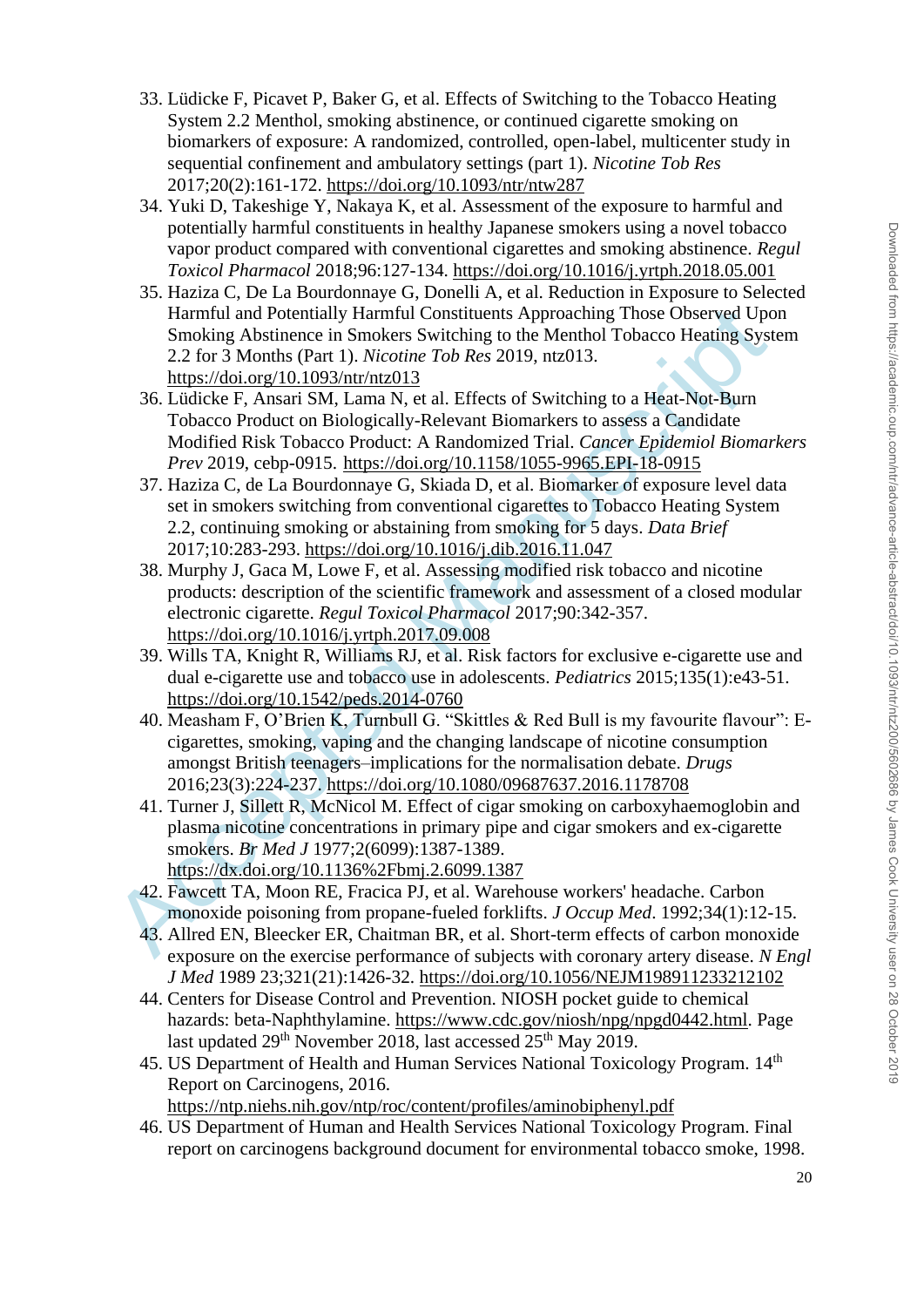[https://ntp.niehs.nih.gov/ntp/newhomeroc/other\\_background/environmentalts\\_noapps](https://ntp.niehs.nih.gov/ntp/newhomeroc/other_background/environmentalts_noapps_508.pdf) [\\_508.pdf](https://ntp.niehs.nih.gov/ntp/newhomeroc/other_background/environmentalts_noapps_508.pdf)

- 47. Caponnetto P, Maglia M, Prosperini G, et al. Carbon monoxide levels after inhalation from new generation heated tobacco products. *Respir Res* 2018;19(1):164. <https://doi.org/10.1186/s12931-018-0867-z>
- 48. Adriaens K, Gucht DV, Baeyens F. IQOSTM vs. e-Cigarette vs. Tobacco Cigarette: A Direct Comparison of Short-Term Effects after Overnight-Abstinence. *Int J Environ Res Public Health* 2018;15(12):2902. <https://doi.org/10.3390/ijerph15122902>
- 49. Hendlin YH, Vora M, Elias J, Ling PM. Financial conflicts of interest and stance on tobacco harm reduction: a systematic review. *Am J Pub Health* 2019;e1-e8
- 50. Lasseter T, Bansal P, Wilson T, et al. Special report: scientists describe problems in Philip Morris e-cigarette experiments. Reuters. December 20, 2017. Last accessed 30th January 2019. https://www.reuters.com/article/us-tobacco-iqos-sciencespecialreport/special-report-scientists-describe-problems-in-philip-morris-e-cigaretteexperiments-idUSKBN1EE1GG?utm\_source=applenews
- 51. Elias J, Dutra LM, Helen GS, et al. Revolution or redux? assessing IQOS through a precursor product. *Tob Control* 2018;27(Suppl1):s102-110. http://dx.doi.org/10.1136/tobaccocontrol-2018-054327
- 52. Helen GS, Jacob III P, Nardone N, et al. IQOS: examination of Philip Morris International's claim of reduced exposure. *Tob Control* 2018;27(Suppl1):s30-36. http://dx.doi.org/10.1136/tobaccocontrol-2018-054321

Accepted Ma[nu](http://dx.doi.org/10.1136/tobaccocontrol-2018-054321)[s](http://dx.doi.org/10.1136/tobaccocontrol-2018-054327)c[ript](https://www.reuters.com/article/us-tobacco-iqos-science-specialreport/special-report-scientists-describe-problems-in-philip-morris-e-cigarette-experiments-idUSKBN1EE1GG?utm_source=applenews)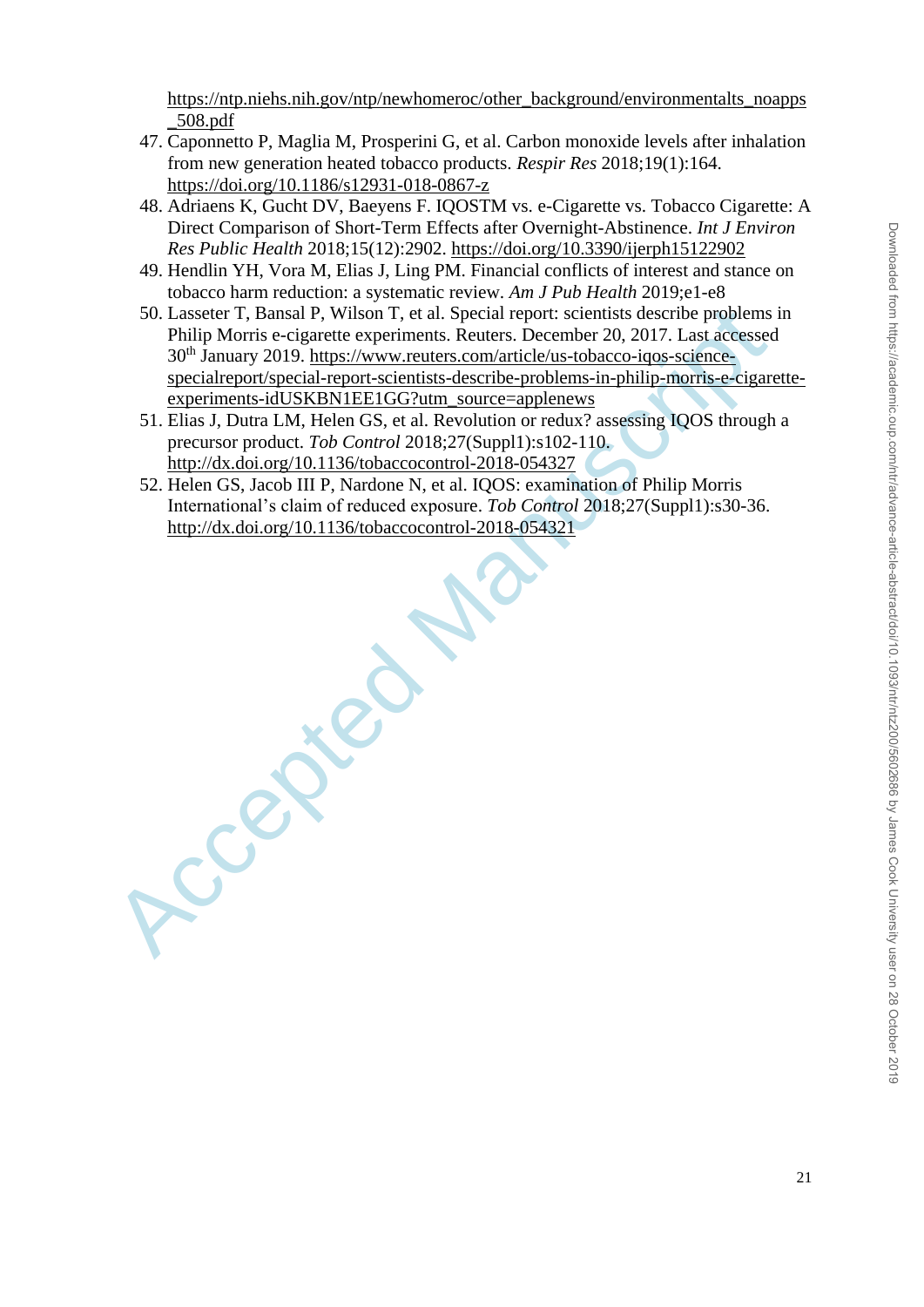

Figure 1. Flowchart of the systematic search strategy.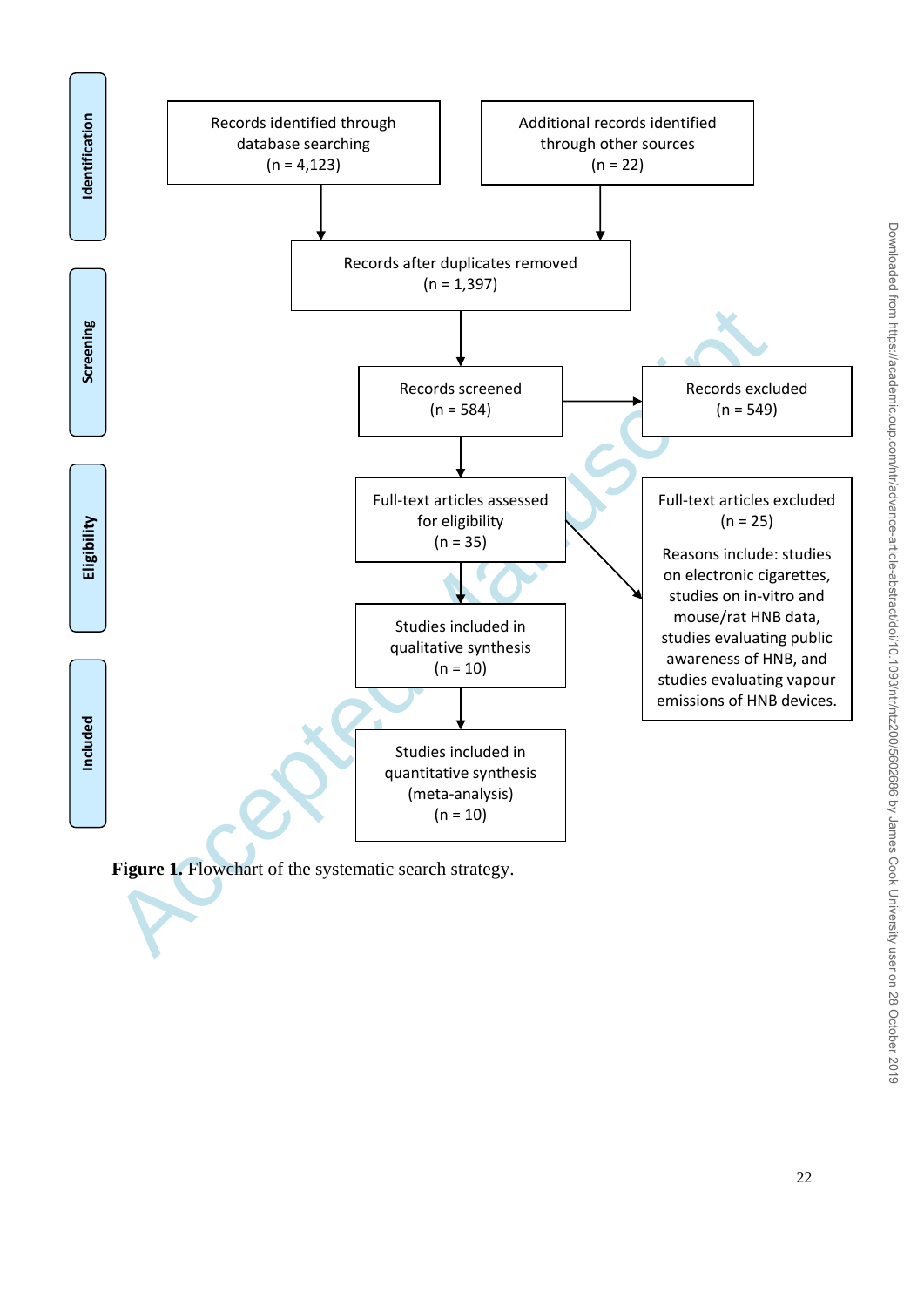

**Figure 2.** The forest plot illustrating the post-exposure mean differences in 2-AN between HNB and CC.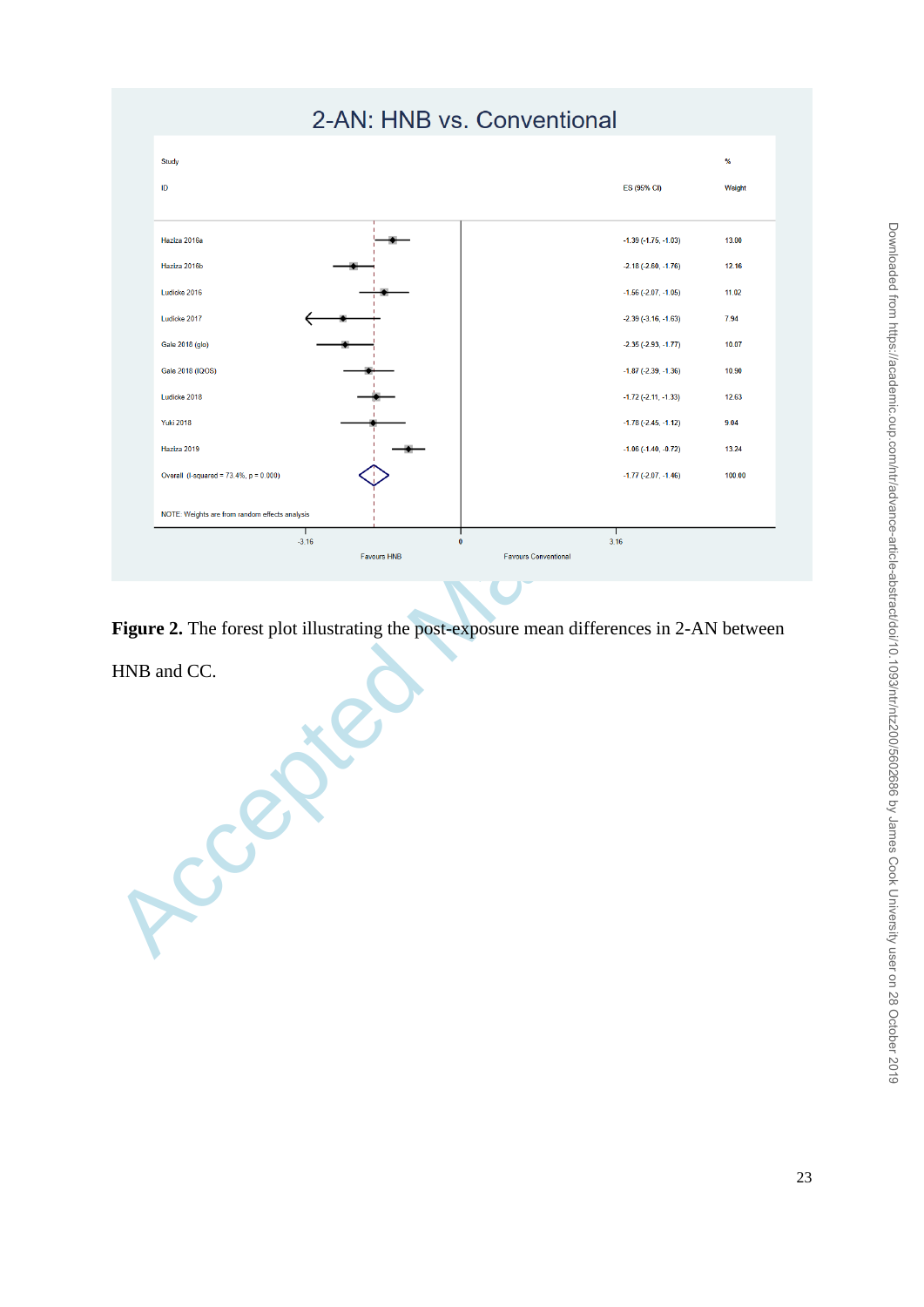| <b>Study</b>                               | Locatio<br>$\mathbf n$<br>(Funde<br>$r^{\&}$ ) and<br><b>JBI</b><br>Score# | <b>Intervent</b><br>ion<br>Period &<br><b>Setting</b>      | Total*<br><b>Particip</b><br>ants | No. of<br>Male:<br>Femal<br>$e^*$ | Age<br>Ran<br>ge<br>( <b>yea</b> )<br>rs) | <b>Smoki</b><br>ng<br><b>Habit</b><br>$\bf{s}$                 | Conventi<br>onal<br><b>Cigarette</b><br>Participa<br>nt# | <b>Interven</b><br>tion<br>Participa<br>nt# | <b>Abstine</b><br>nt<br><b>Particip</b><br>ant $#$ |
|--------------------------------------------|----------------------------------------------------------------------------|------------------------------------------------------------|-----------------------------------|-----------------------------------|-------------------------------------------|----------------------------------------------------------------|----------------------------------------------------------|---------------------------------------------|----------------------------------------------------|
| <b>Sakagu</b><br>chi<br>2014 <sup>27</sup> | Japan<br>(TI)<br>8                                                         | 28 days<br>(ambulato<br>ry)                                | 69                                | 69:0                              | $21 -$<br>49                              | $\geq$ 20<br><b>CPD</b><br>for ><br>12<br>month<br>${\bf S}$   | 23                                                       | 46<br>(precurso<br>r)                       |                                                    |
| Haziza<br>$2016a^{28}$                     | Japan<br>(PMI)<br>$\,8\,$                                                  | 5 days<br>(confinem<br>ent)                                | 158                               | 80:<br>80                         | $23 -$<br>65                              | $\geq 10$<br><b>CPD</b><br>for $> 3$<br>years                  | 40                                                       | 80<br>(IQOS)                                | 38                                                 |
| Haziza<br>$2016b^{29}$                     | Poland<br>(PMI)<br>9                                                       | 5 days<br>(confinem<br>ent)                                | 159                               | 80:<br>79                         | $21 -$<br>65                              | $\geq 10$<br><b>CPD</b><br>for $> 3$<br>years                  | 41                                                       | 79<br>(IQOS)                                | 39                                                 |
| Lüdick<br>e<br>$2016^{30}$                 | Poland<br>(PMI)<br>9                                                       | 5 days<br>(confinem<br>ent)                                | 112                               | 56:<br>56                         | $23 -$<br>55                              | $\geq 10$<br><b>CPD</b><br>for $> 5$<br>years                  | 28                                                       | 56<br>(precurso<br>r)                       | 28                                                 |
| Lüdick<br>e<br>201731                      | Poland<br>(PMI)<br>9                                                       | 5 days<br>(confinem<br>ent)                                | 40                                | 19:<br>23                         | $23 -$<br>65                              | $\geq 10$<br><b>CPD</b><br>for $> 3$<br>years                  | 20                                                       | 20<br>(precurso<br>r)                       |                                                    |
| Gale<br>201832                             | Japan<br>(BAT)<br>9                                                        | 5 days<br>(confinem<br>ent)                                | 180                               | 90:<br>90 <sup>°</sup>            | $23 -$<br>55                              | $\geq 10$<br><b>CPD</b><br>for $> 3$<br>years                  | 60                                                       | $60$ (glo)<br>30<br>(IQOS)                  | 30                                                 |
| Lüdick<br>e<br>201833                      | Japan<br>(PMI)<br>9                                                        | 5 days<br>(confinem<br>ent)<br>85 days<br>(ambulato<br>ry) | 155                               | 92 :<br>68                        | $23 -$<br>65                              | $\geq 10$<br><b>CPD</b><br>for $> 3$<br>years                  | 41                                                       | 76<br>(precurso<br>r)                       | 38                                                 |
| Yuki<br>201834                             | Japan<br>(TT)<br>$\overline{9}$                                            | 5 days<br>(confinem<br>ent)                                | 60                                | 42:<br>18                         | $21 -$<br>65                              | $\geq$ 11<br><b>CPD</b><br>for $>$<br>12<br>month<br>${\bf S}$ | 20                                                       | 20<br>(precurso<br>r)                       | 20                                                 |
| Haziza<br>201935                           | <b>USA</b><br>(PMI)<br>9                                                   | 5 days<br>(confinem<br>ent)<br>85 days<br>(ambulato<br>ry) | 160                               | 96:<br>64                         | $22 -$<br>66                              | $\geq 10$<br><b>CPD</b><br>for $> 3$<br>years                  | 41                                                       | $80\,$<br>(IQOS)                            | 39                                                 |
| Lüdick<br>e<br>201936                      | <b>USA</b><br>(PMI)<br>9                                                   | 6 months<br>(ambulato<br>ry)                               | 673                               | 397:<br>276                       | $30 -$                                    | $\geq 10$<br><b>CPD</b><br>for $>$<br>10<br>years              | 428                                                      | 245<br>(IQOS)                               |                                                    |

**Table 1.** Characteristics of the studies eligible for inclusion in this meta-analysis (n=10).

\* Total number of participants completing the study, and the number of participants assigned to the intervention groups before drop-out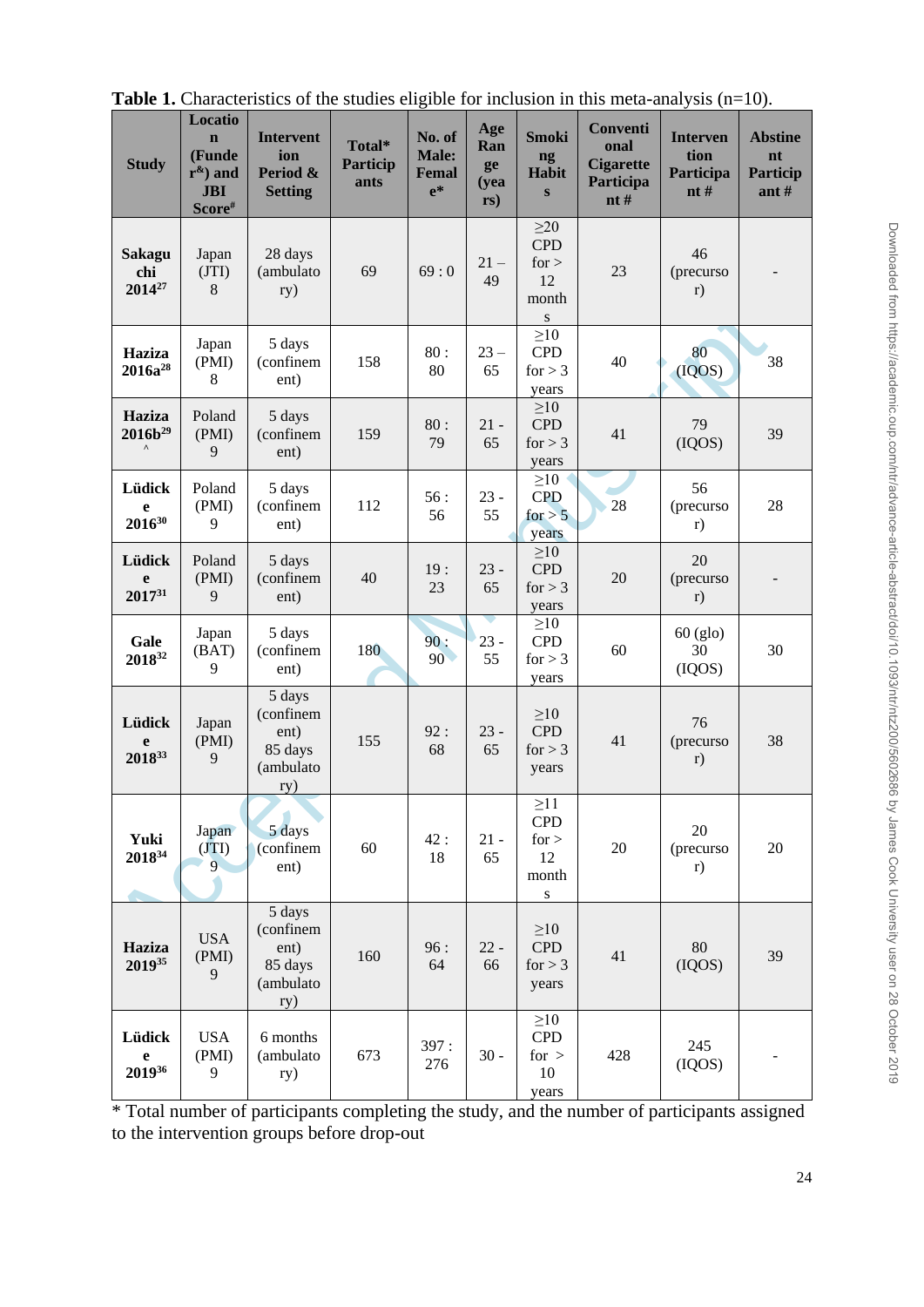& JTI: Japan Tobacco Inc., PMI: Philip Morris International, BAT: British American Tobacco

# JBI: Joanna Briggs Institute quality checklist, which had a maximum score of 13 CPD: Cigarettes Per Day ^ Haziza 2016b published a second article including data relating to this study<sup>37</sup>

Accepted Manuscript